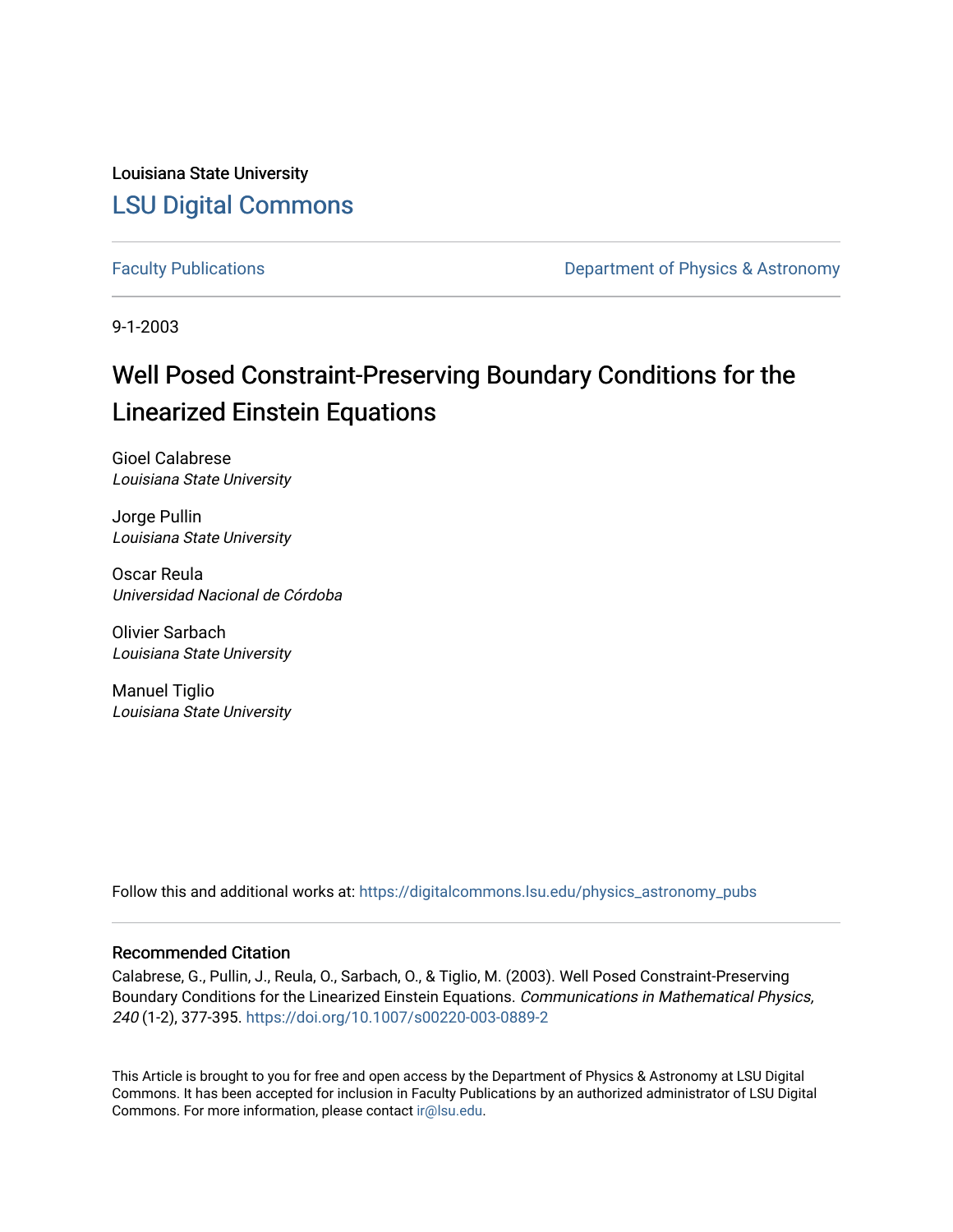# Well posed constraint-preserving boundary conditions for the linearized Einstein equations

Gioel Calabrese, Jorge Pullin, Olivier Sarbach, Manuel Tiglio Department of Physics and Astronomy, Louisiana State University, 202 Nicholson Hall, Baton Rouge, Louisiana 70803-4001

Oscar Reula

Facultad de Matemática, Astronomía y Física, Universidad Nacional de Córdoba, Ciudad Universitaria, 5000 Córdoba, Argentina.

In the Cauchy problem of general relativity one considers initial data that satisfies certain constraints. The evolution equations guarantee that the evolved variables will satisfy the constraints at later instants of time. This is only true within the domain of dependence of the initial data. If one wishes to consider situations where the evolutions are studied for longer intervals than the size of the domain of dependence, as is usually the case in three dimensional numerical relativity, one needs to give boundary data. The boundary data should be specified in such a way that the constraints are satisfied everywhere, at all times. In this paper we address this problem for the case of general relativity linearized around Minkowski space using the generalized Einstein-Christoffel symmetric hyperbolic system of evolution equations. We study the evolution equations for the constraints, specify boundary conditions for them that make them well posed and further choose these boundary conditions in such a way that the evolution equations for the metric variables are also well posed. We also consider the case of a manifold with a non-smooth boundary, as is the usual case of the cubic boxes commonly used in numerical relativity. The techniques discussed should be applicable to more general cases, as linearizations around more complicated backgrounds, and may be used to establish well posedness in the full non-linear case.

## I. INTRODUCTION

In the Cauchy problem of general relativity, Einstein's equations split into a set of evolution equations and a set of constraint equations. Given initial data that satisfies the constraints one can show that the evolution equations imply that the constraints continue to hold in the domain of dependence of the initial slice. However, in numerical relativity, due to finite computer resources, one usually solves the field equations in a domain of the form  $(t, x^i) \in \mathcal{R} \times \Omega$ , with  $\Omega$  a bounded space-like surface with boundary  $\partial\Omega$ . In this case the domain of dependence of the initial slice is "too small" and one wants to evolve beyond it. Then the question that arises is what boundary conditions to give at the artificial boundary  $\mathcal{R} \times \partial \Omega$ . This problem has two aspects to it. First, one wishes to prescribe boundary conditions that make the problem a well posed one which preserves the constraints. In addition to that, one might desire to embed in the boundary conditions some physically appealing property (for instance that no gravitational radiation enters the domain). These two aspects are in principle separate. In this paper we will concentrate on the first one, namely, how to prescribe consistent boundary conditions. The construction we propose ends up giving "Dirichlet or Neumann-like" boundary conditions on some components of the metric, with some free sources. The latter allow freedom to consider boundary conditions for any spacetime in any slicing.

If the field equations are cast into a first order symmetric hyperbolic form there is a known prescription for achieving well posedness for an initial-boundary value problem (this is discussed in detail in section II), namely maximal dissipative boundary conditions [\[1](#page-14-0)]. Well posedness is a necessary condition for implementing a stable numerical code in the sense of Lax's theorem[[2\]](#page-14-0). However, additional work is needed if one wishes to have a code that is not only stable but that preserves the constraints throughout the domain of evolution. As we stated above, this implies giving initial and boundary data that guarantees that the constraints are satisfied. Traditionally, most numerical relativity treatments have been careful to impose initial data that satisfies the constraints. However, very rarely boundary conditions that lead to well posedness are used, and much less frequently are they consistent with the constraints. Only recently, following Friedrich and Nagy [\[3](#page-14-0)], has work with numerical relativity in mind started along these lines[[4\]](#page-14-0),[[5\]](#page-14-0),[\[6](#page-14-0)],[[7\]](#page-14-0),[[8\]](#page-14-0). Of particular interest is the recent paper of Szilagyi and Winicour[[9\]](#page-14-0), which outlines a construction with several points in common with the one we describe here.

In this article we derive well posed, constraint-preserving boundary conditions for the generalized [\[10](#page-14-0)] Einstein-Christoffel (EC)[[11\]](#page-14-0) symmetric hyperbolic formulations of Einstein's equations, when linearized around flat spacetime. The procedure consists in studying the evolution system for the constraints and making sure that the corresponding initial-boundary value problem is well-posed through appropriate boundary conditions. There is some freedom in the specification of the latter. Next, we translate them into boundary conditions for the variables of the main evolution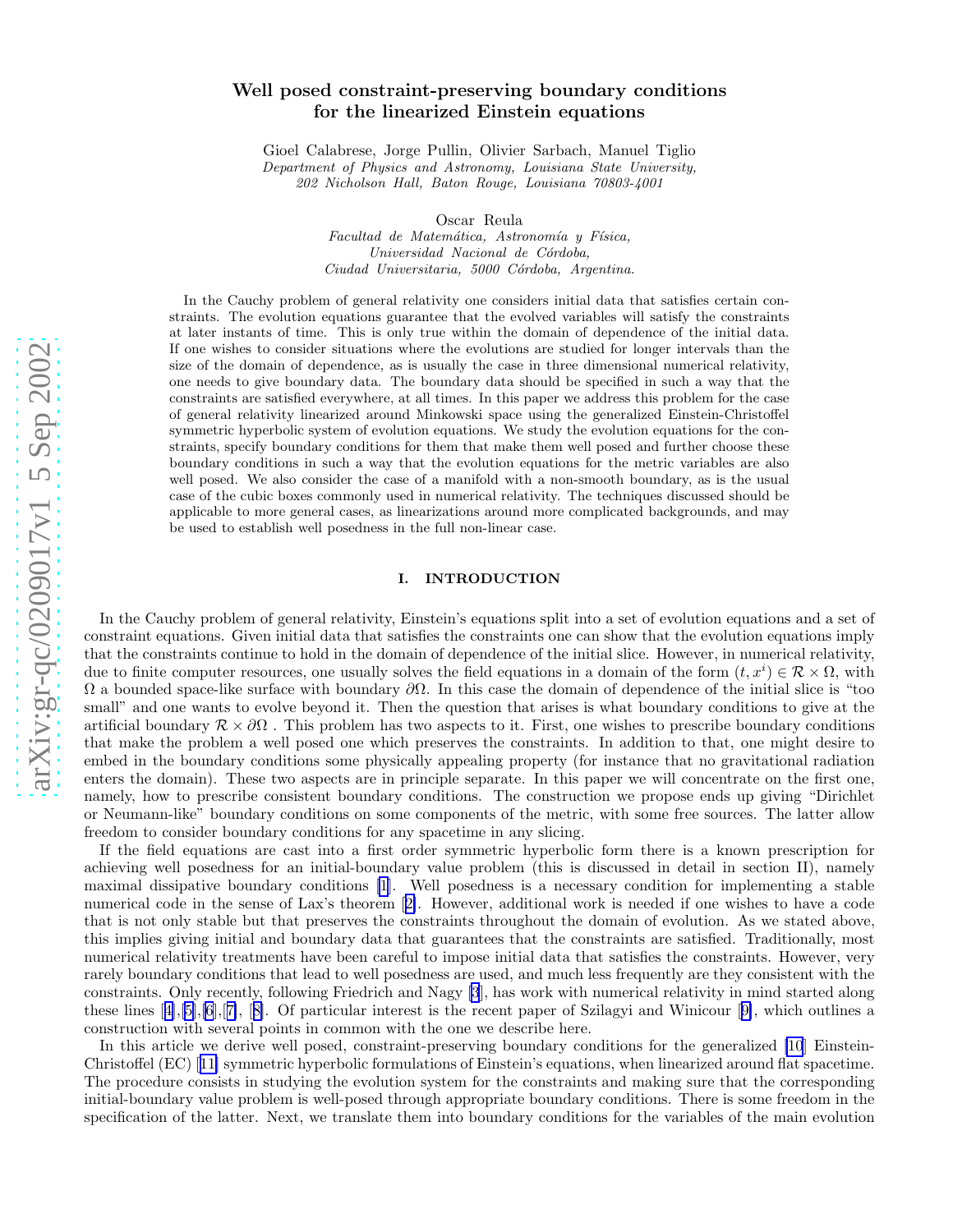<span id="page-2-0"></span>system. The main difficulty consists in making use of the freedom that one has in the boundary conditions for the evolution system of the constraints in such a way that the resulting boundary conditions for the main evolution system ensure well-posedness. We consider the case of a non-smooth cubic boundary as is of interest in numerical relativity. This involves the additional complication of being careful about ensuring compatibility at the edges joining the faces. To our knowledge, this is the first detailed analysis of the initial-boundary value problem with a non-smooth boundary in the gravitational context.

The organization of this paper is as follows: in section II we review the basic technique of energy estimates used to prove well posedness. In section [III](#page-3-0) we review the generalized EC symmetric hyperbolic formulation, write down the evolution system for the constraints and analyze under what conditions the latter is symmetric hyperbolic. In section [IV](#page-5-0) we compute the characteristic variables for the main evolution system and for the system that evolves the constraints. These characteristic variables are a key element for prescribing the boundary conditions that lead to well-posedness. In section [V](#page-6-0) we write down the constraint preserving boundary conditions in terms of the variables of the main evolution system. In section [VI](#page-10-0) we derive the necessary energy estimates to show that all the systems involved in our constraint-preserving treatment are well posed. In section [VII](#page-12-0) we summarize the constraint-preserving construction of this paper. We end with a discussion of possible future improvements to and applications of the boundary conditions introduced in this paper.

## II. BASIC ENERGY ESTIMATES

In this section we review some basic notions of energy estimates for systems of partial differential equations, as discussed, for instance, in [\[12](#page-14-0)]. Consider a first order in time and space linear evolution system of the form

$$
\partial_t u = A^j \partial_j u,\tag{1}
$$

where  $u = u(t, x^i)$  is a vector valued function,  $t \geq 0$ ,  $x^i \in \Omega$ , and where the matrices  $A^1$ ,  $A^2$  and  $A^3$  are constant. The symbol  $P(\vec{n})$  is defined as  $P := A^{i} n_{i}$ . The system is symmetric (or symmetrizable) hyperbolic if there is a symmetrizer for P. That is, a positive definite, Hermitian matrix H independent of  $n^i$  such that  $HP = P^{\dagger}H$  for all  $n_i$  with  $\sum_{i=1...3} n_i^2 = 1$ .

In order to show well-posedness of the initial value problem for such a system, one usually derives a bound for the energy

$$
E(t) = \int_{\Omega} (u, Hu) d^3x , \qquad (2)
$$

where  $(.,.)$  denotes the standard scalar product. Taking a time derivative of  $(2)$ , using equation  $(1)$ , the fact that  $HA<sup>j</sup>$  are symmetric matrices, and Gauss' theorem, one obtains

$$
\frac{d}{dt}E(t) = \int_{\Omega} 2(u, HA^j \partial_j u) d^3x = \int_{\Omega} \partial_j(u, HA^j u) d^3x = \int_{\partial \Omega} (u, HP(\vec{n})u) d\sigma,
$$

where  $\vec{n}$  is now the unit outward normal to the boundary  $\partial\Omega$  of the domain. For simplicity let's assume that  $P(\vec{n})$  has only the eigenvalues  $\pm 1$  and 0. Let  $u^{(+)}$ ,  $u^{(-)}$ , and  $u^{(0)}$  denote the projections of u onto the eigenspaces corresponding to the eigenvalues 1, -1 and 0, respectively. That is,  $u = u^{(+)} + u^{(-)} + u^{(0)}$  and  $P(\vec{n})u = u^{(+)} - u^{(-)}$ . Then

$$
(u, HP(\vec{n})u) = (u^{(+)},Hu^{(+)}) - (u^{(-)},Hu^{(-)}).
$$

If we impose boundary conditions of the form  $u^{(+)} = Ru^{(-)}$  with R "small enough" so that  $R^T H R \leq H$  [[19\]](#page-15-0), it follows that  $E(t) \leq E(0)$  for all  $t \geq 0$ . These kind of energy estimates are a key ingredient in well-posedness proofs. One can generalize this result to boundary conditions of the form

$$
u^{(+)} = Ru^{(-)} + g,\tag{3}
$$

where  $g = g(t, x^A)$  is a prescribed function at the boundary and  $R^T H R \leq H$ , as before. In this case, an energy estimate can be obtained as follows: We first choose a function  $\psi$  that satisfies  $\psi^{(+)} = R\psi^{(-)} + g$  at the boundary. Then, we consider the variable  $\tilde{u} \equiv u - \psi$  instead of u which now satisfies the homogeneous boundary condition  $\tilde{u}^{(+)} = R\tilde{u}^{(-)}$  and the modified evolution equation

$$
\partial_t \tilde{u} = A^j \partial_j \tilde{u} + F,
$$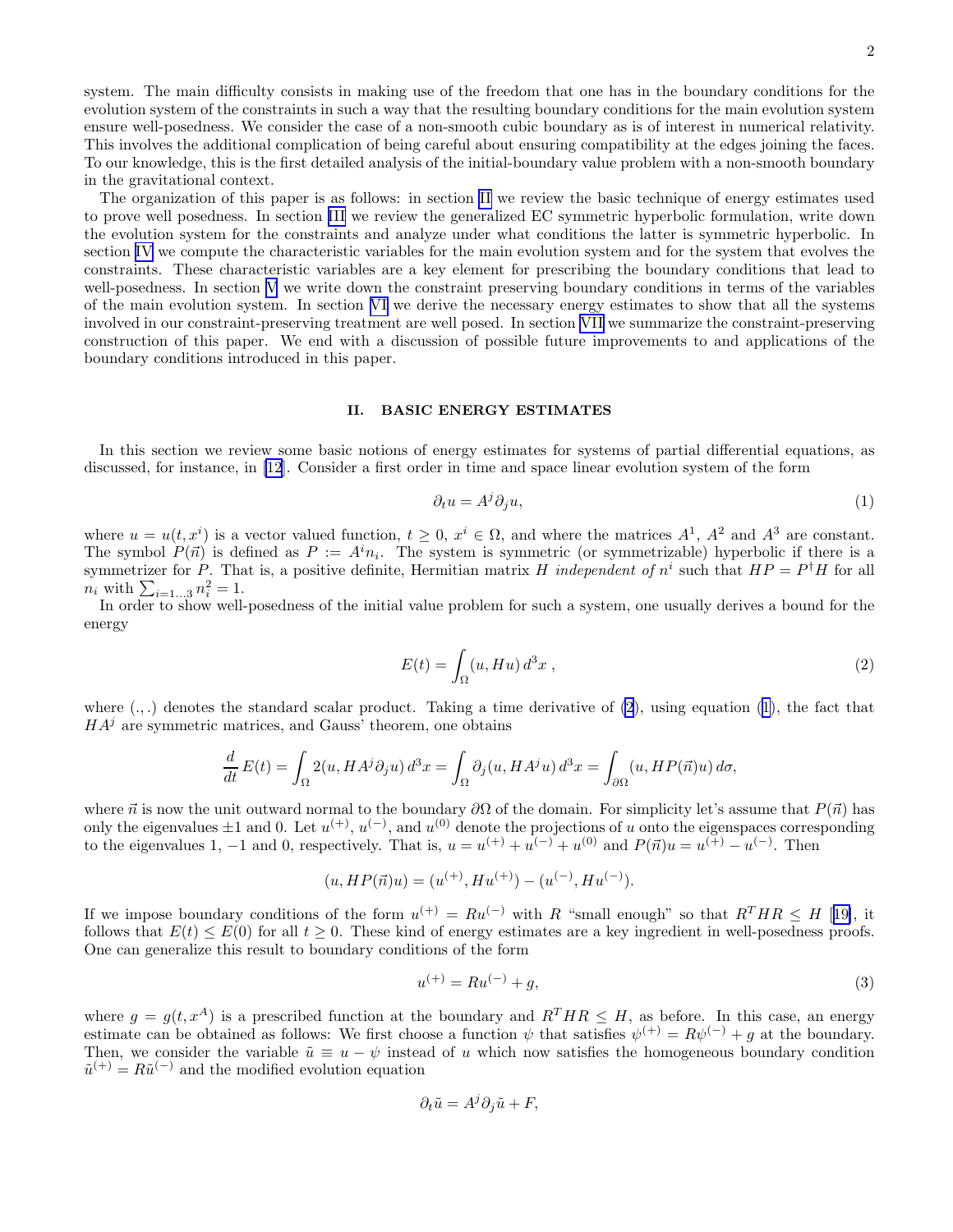<span id="page-3-0"></span>where $F = A^j \partial_j \psi - \partial_t \psi$  is a forcing term. One now repeats the estimate for the energy defined in ([2\)](#page-2-0), with u replaced by  $\tilde{u}$ , and obtains

$$
\frac{d}{dt}\, E(t) \leq 2\int_{\Omega} (\tilde u, HF)d^3x \leq 2\|\tilde u\|\cdot \|F\|,
$$

where  $\|\tilde{u}\| \equiv E^{1/2}$ ,  $\|F\| \equiv (\int (F, HF)d^3x)^{1/2}$  and where we have used Schwarz's inequality. Therefore, we obtain the estimate

$$
\|\tilde{u}(t,.)\| \le \|\tilde{u}(0,.)\| + \int_0^t \|F(s,.)\| ds.
$$

Similar estimates can be obtained for systems with non-constant coefficients, as is the case, for instance, of linearizations around a given non-Minkowski metric, as in black hole perturbations. In the non-linear case the proofs of bounds are only for finite amounts of time, since solutions can blow up in a finite time starting from initial data with finite energy.

The existence of an energy estimate implies that the initial-boundary value problem is well posed. By this we mean that there exists a unique smooth solution to the problem for which the energy estimate holds [\[13](#page-14-0), [14](#page-15-0)]. It should be noted that these results are in principle only valid for smooth boundaries. Later in this paper we will discuss boundaries that are non-smooth. It should be understood that in those cases the energy estimates we derive do not necessarily imply the existence and uniqueness of smooth solutions.

## III. THE FIELD EQUATIONS AND THEIR CONSTRAINT PROPAGATION

In this section we present the field equations that we will use through this paper, and analyze the constraints propagation. In the first subsection we present the evolution equations for the main variables within the generalized Einstein-Christoffel symmetric hyperbolic formulation of Einstein's equations. In the second subsection we analyze, in the fully non-linear case, the evolution equations for the constraints within this formulation and derive necessary conditions for the latter to be symmetrizable. We will need this system to be symmetric hyperbolic in order to derive an energy estimate in the way we sketched in Section [II.](#page-2-0) Rather surprisingly, it turns out that in the original EC system the constraints' propagation does not seem to be symmetrizable. Imposing the symmetric hyperbolicity condition naturally restricts the free parameter of the system to an open interval. As a side note, there seems to be some correlation between the stability properties of the system found in numerical experiments and this natural choice.

## A. The formulation

In[[10\]](#page-14-0) the following symmetric hyperbolic system [\[20\]](#page-15-0) of evolution equations for the three-metric  $(g_{ij})$ , the extrinsic curvature  $(K_{ij})$ , and some extra variables  $f_{kij}$  that are introduced in order to make the system first order in space is derived:

$$
\partial_0 g_{ij} = -2K_{ij}, \qquad (4)
$$

$$
\partial_0 K_{ij} = -\partial^k f_{kij} + l.o., \qquad (5)
$$

$$
\partial_0 f_{kij} = -\partial_k K_{ij} + l.o., \qquad (6)
$$

where  $\partial^k \equiv g^{kl}\partial_l$  and where  $\partial_0 = (\partial_t - \pounds_\beta)/N$  is the derivative operator along the normal to the spatial  $t = const$ . slices. The shift  $\beta^i$  is an a priori prescribed function on spacetime while the lapse N is determined by  $N = g^{1/2} e^Q$ , with  $Q$  a priori prescribed. Here and in the following l.o. stands for "lower order terms". These terms depend on  $g_{ij}$ ,  $K_{ij}$ ,  $f_{kij}$ , Q and  $\beta^i$  but not on the derivatives of  $g_{ij}$ ,  $K_{ij}$  or  $f_{kij}$ . Provided that the constraints (see equation [\(8](#page-4-0)) below) are satisfied, the spatial derivatives,  $d_{kij} \equiv \partial_k g_{ij}$ , of the three-metric are obtained from

$$
d_{kij} = 2 f_{kij} + \eta g_{k(i} \left( f_{j)s}^s - f_{j)s}^s \right) + \frac{\eta - 4}{4} g_{ij} \left( f_{ks}^s - f_{ks}^s \right),\tag{7}
$$

where  $\eta$  is a free parameter with the only restriction  $\eta \neq 0$ .

The evolution system (4,5,6), besides being symmetric hyperbolic, has the additional feature that all characteristic speeds (with respect to the normal derivative operator  $\partial_0$ ) are either 0 or  $\pm 1$ , so that all characteristic modes lie either along the light cone or along the orthogonal to the hypersurfaces  $t = const.$  direction.

Theparticular case with  $\eta = 4$  corresponds to the system derived in [[11\]](#page-14-0). As we will show shortly, the latter does, however, not seem to admit a symmetric hyperbolic formulation for the evolution of the constraints.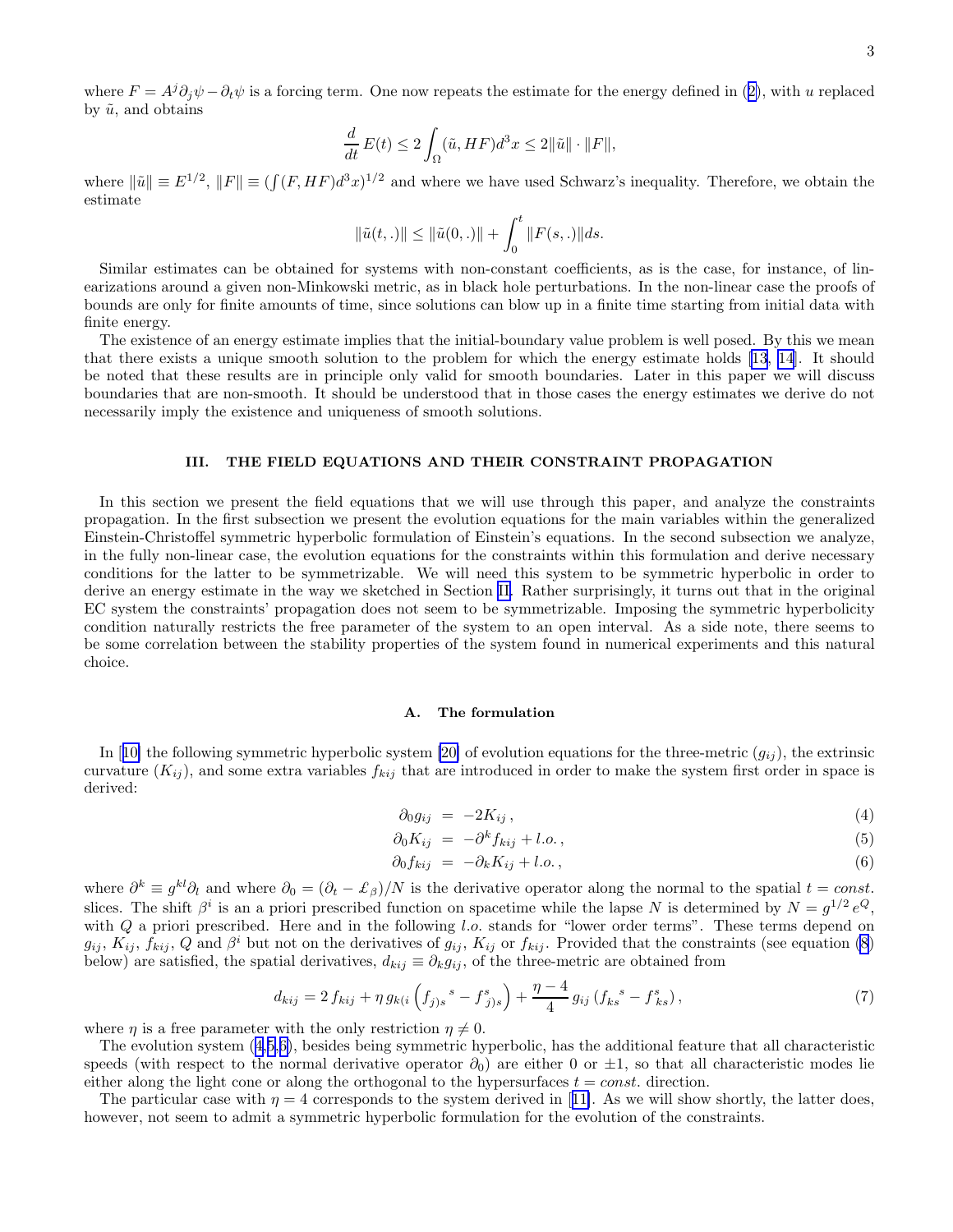# B. The evolution of the constraints

<span id="page-4-0"></span>In order to solve Einstein's vacuum equations, one has to supplement the evolution equations [\(4,5,6](#page-3-0)) with the following constraints:

$$
0 = C \equiv \frac{1}{2} g^{ab} \partial^k (d_{abk} - d_{kab}) + l.o.,
$$
  
\n
$$
0 = C_j \equiv \partial^a K_{aj} - g^{ab} \partial_j K_{ab} + l.o.,
$$
  
\n
$$
0 = C_{kij} \equiv d_{kij} - \partial_k g_{ij},
$$
  
\n
$$
0 = C_{lkij} \equiv \partial_{[l} d_{k]ij}.
$$
\n(8)

where  $C, C_i$  are the Hamiltonian and momentum constraints, respectively.

Using the evolution system [\(4,5](#page-3-0),[6\)](#page-3-0) for the main variables, one obtains the following principal part for the evolution system for the constraint variables [\[10](#page-14-0)]:

$$
\partial_0 C = \frac{\eta}{4} \partial^k C_k + l.o., \qquad (9)
$$

$$
\partial_0 C_i = \frac{4 - 2\eta}{\eta} \partial_i C - \partial^k C_{kis}^s - \partial^k C_{kis}^s + l.o. \,, \tag{10}
$$

$$
\partial_0 C_{kij} = l.o., \tag{11}
$$

$$
\partial_0 C_{lkij} = \eta \, \partial_{[l} g_{k](i} C_{j)} + \frac{\eta - 4}{4} g_{ij} \partial_{[l} C_{k]} + l.o. \tag{12}
$$

A system is symmetrizable if we can find a transformation that brings the principal part into symmetric form. In order to investigate under which conditions this system is symmetrizable hyperbolic, we split  $C_{lkij}$  in its trace and trace-less parts:

$$
C_{lkij} = E_{lkij} + \frac{1}{2} \left( g_{l(i} B_{j)k} - g_{k(i} B_{j)l} \right) + \frac{1}{3} g_{ij} W_{lk} ,
$$

where  $E_{lkij}$  is trace-less with respect to all pair of indices and where in terms of the traces  $S_{ki} \equiv C^s_{(ki)s}$ ,  $A_{ki} \equiv C^s_{[ki]s}$ and  $V_{lk} \equiv C_{lks}^{s}$ ,

$$
B_{ki} = \frac{4}{3} S_{ki} - \frac{12}{5} A_{ki} - \frac{4}{5} V_{ki} , \qquad W_{lk} = \frac{9}{5} V_{lk} + \frac{12}{5} A_{lk} .
$$

Rewriting the principal part in terms of these variables, we find

$$
\partial_0 C = \frac{\eta}{4} \partial^k C_k + l.o., \qquad (13)
$$

$$
\partial_0 C_i = \frac{4 - 2\eta}{\eta} \partial_i C - \partial^k S_{ki} - \partial^k A_{ki} - \partial^k V_{ki} + l.o., \qquad (14)
$$

$$
\partial_0 S_{ki} = -\frac{3\eta}{4} \left( \partial_{(k} C_{i)} - \frac{1}{3} g_{ki} \partial^s C_s \right) + l.o., \qquad (15)
$$

$$
\partial_0 A_{ki} = (1 - \eta) \partial_{[k} C_{i]} + l.o., \qquad (16)
$$

$$
\partial_0 V_{ki} = \left(\frac{7\eta}{4} - 3\right) \partial_{[k} C_{i]} + l.o., \qquad (17)
$$

$$
\partial_0 C_{kij} = l.o.. \tag{18}
$$

$$
\partial_0 E_{lkij} = l.o.. \tag{19}
$$

Having split all the variables into their trace and trace-less parts the only natural transformations that remain are rescaling of the variables or linear combinations of the antisymmetric symbols  $A_{ki}$  and  $V_{ki}$ . First, looking at the terms depending on  $C_i$  in the evolution equation for C and vice-versa, we see that  $\eta < 2$  is needed in order to make the corresponding block in the principal part symmetric by a rescaling of C. Next, looking at the terms involving  $S_{ki}$  in the evolution equation for  $C_i$  and vice-versa, through a similar reasoning, we obtain the condition  $\eta > 0$ . Finally, if  $0 < \eta < 2$ , it is easy to see that the transformation

$$
\tilde{A}_{ki} = A_{ki} + V_{ki}
$$
,  $\tilde{V}_{ki} = (7\eta/4 - 3)A_{ki} + (\eta - 1)V_{ki}$ ,

brings the corresponding block into manifestly symmetric form.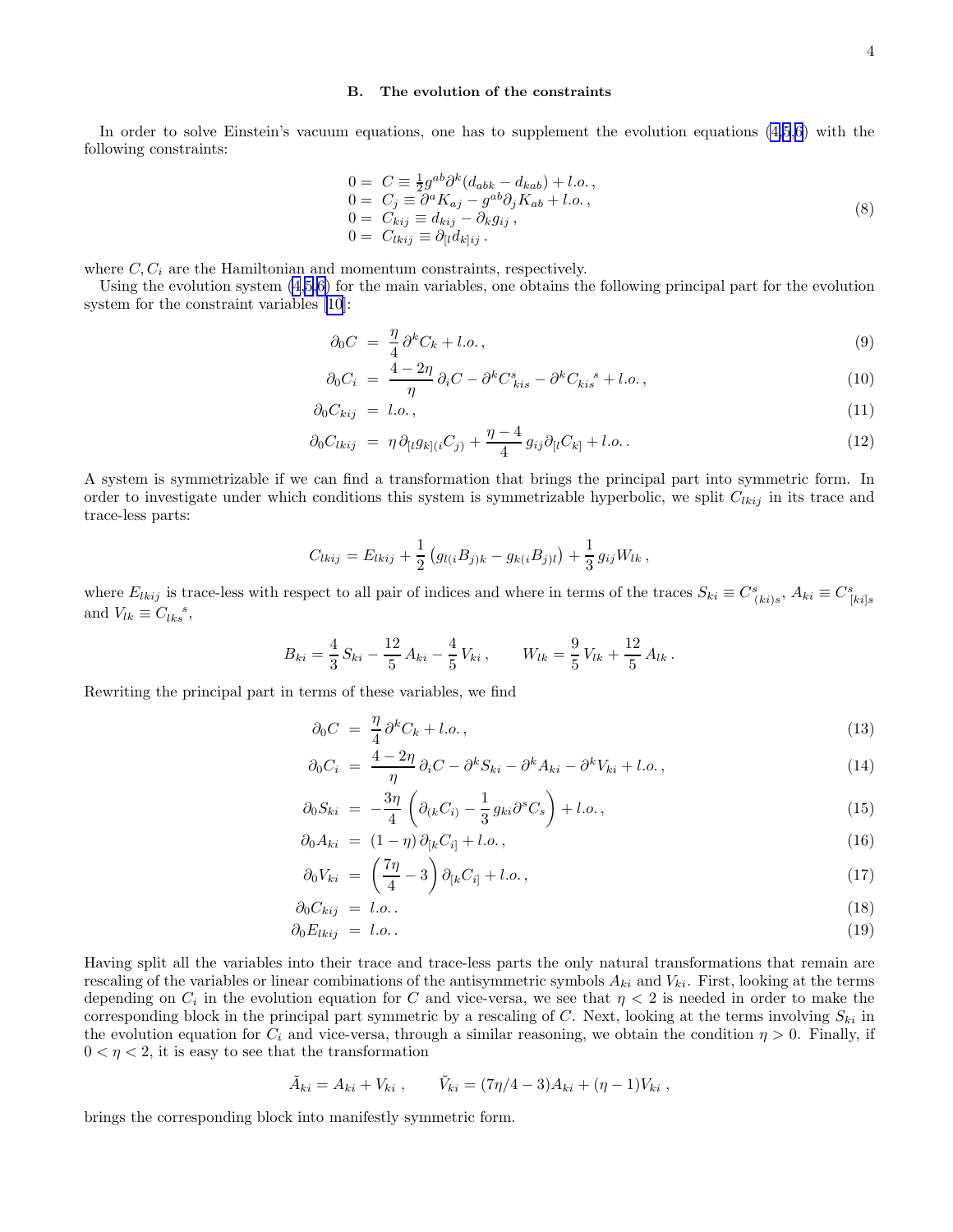<span id="page-5-0"></span>Wecan summarize the result as follows: If  $0 < \eta < 2$ , the principal part of the system ([13-19](#page-4-0)) is symmetric with respect to the inner product associated with

$$
(U, U) \equiv \frac{16 - 8\eta}{\eta^2} \, CC + C^i C_i + \frac{4}{3\eta} \, S^{ki} S_{ki} + \frac{4}{8 - 3\eta} \, \tilde{A}^{ki} \tilde{A}_{ki} + \tilde{V}^{ki} \tilde{V}_{ki} + C^{kij} C_{kij} + E^{lkij} E_{lkij} \,, \tag{20}
$$

where  $U = (C, C_i, S_{ki}, \tilde{A}_{ki}, \tilde{V}_{ki}, E_{lkij})^T$ . It is interesting to notice that in a numerical empirical search for a value of  $\eta$  that improves the stability of a single black hole evolution, Kidder, Scheel and Teukolsky found the value  $\eta = 4/33$ , which lies inside the interval  $0 < \eta < 2$  [\[10](#page-14-0)]. On the other hand, the evolution of the original EC ( $\eta = 4$ ), for which we were not able to find a symmetrizer, according to[[10\]](#page-14-0) does not perform very well in 3D black hole evolutions. Also of interest is that in the recent work of Lindblom and Scheel [\[15](#page-15-0)] they note that the previously mentioned range of  $\eta$ is also preferred. (See figure 5 of their paper; the range  $0 < \eta < 2$  translates to  $-\infty < \gamma < -0.5$ ). In that work they also study the dependence on another parameter  $\hat{z}$ , which corresponds to a rescaling of a variable and therefore its effects do not influence the principal part of the equations, which is what determines the level of hyperbolicity of the system.

## IV. CHARACTERISTIC VARIABLES

Here we discuss the characteristic variables of the main evolution system([4,5,6](#page-3-0)) and of the evolution system([13-19](#page-4-0)) for the constraints. The characteristic variables are needed in order to give the boundary conditions of type [\(3](#page-2-0)), which yield a well-posed initial-boundary value problem.

From now on we will concentrate on linearized (around Minkowski spacetime in Cartesian coordinates) gravity for simplicity. That is, the background metric is

$$
ds^2 = -dt^2 + \delta_{ij} dx^i dx^j,
$$

where  $\delta_{ij}$  is the flat space metric. We also assume that our perturbations have vanishing shift and vanishing linearized densitized lapse. In these cases, all lower order terms vanish (with the obvious exception of the right hand side (RHS) of [\(4](#page-3-0))) and the evolution equations simplify considerably.

We also choose our spatial domain to be a box  $\Omega = [x_{min}, x_{max}] \times [y_{min}, y_{max}] \times [z_{min}, z_{max}]$ , though the analysis below could be generalized to other domains.

#### A. Characteristic variables for the main system

When linearized around flat spacetime, the main evolution system reduces to

$$
\partial_t g_{ij} = -2K_{ij} ,
$$

$$
\partial_t K_{ij} = -\partial^k f_{kij} \,, \tag{21}
$$

$$
\partial_t f_{kij} = -\partial_k K_{ij} \,. \tag{22}
$$

Since  $g_{ij}$  does not appear in the evolution equations for  $K_{ij}$  and  $f_{kij}$ , we do not consider its evolution equation in the following. Therefore, the system we consider has the simple form  $\partial_t u = A^j \partial_j u$ , with  $u = (K_{ij}, f_{kij})^T$ .

The characteristic variables with respect to a direction  $n^i$  are variables with respect to which the symbol  $P(\vec{n}) =$  $A^{j}n_{j}$  is diagonal. They can be obtained by first finding a complete set,  $e_{1},...,e_{24}$ , of eigenvectors of the symbol (the  $e_j$ 's are called characteristic modes) and then expanding u with respect to these vectors. The coefficients in this expansion are called the characteristic variables.

For the above system there are six characteristic variables with speed 1, six with speed −1 and twelve with zero speed. They are given by

$$
v_{ij}^{(+)} = K_{ij} - f_{nij} , \qquad \text{(speed +1)}\n v_{ij}^{(-)} = K_{ij} + f_{nij} , \qquad \text{(speed -1)}\n v_{kij}^{(0)} = f_{kij} - n_k f_{nij} , \text{ (speed 0)}
$$
\n(23)

where  $f_{nij} \equiv f_{kij} n^k$ . In terms of these variables, the evolution system becomes

$$
\partial_t v_{ij}^{(\pm)} = \pm \partial_n v_{ij}^{(\pm)} - \delta^{kl} \partial_k^T v_{lij}^{(0)} , \qquad (24)
$$

$$
\partial_t v_{kij}^{(0)} = -\frac{1}{2} \partial_k^T \left( v_{ij}^{(+)} + v_{ij}^{(-)} \right), \tag{25}
$$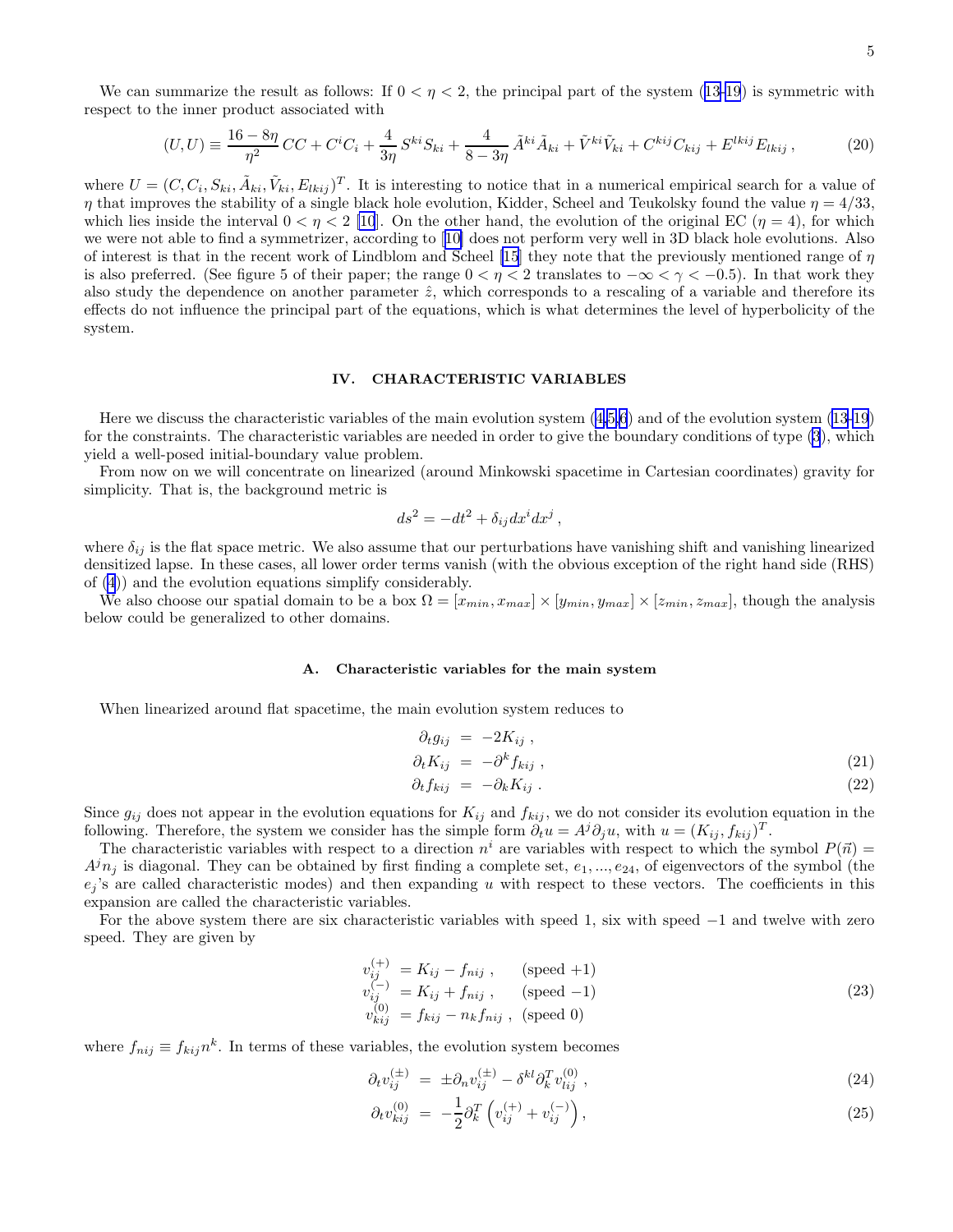<span id="page-6-0"></span>where  $\partial_n$  denotes the derivative in the direction of n and  $\partial_k^T = \partial_k - n_k \partial_n$  are the derivatives with respect to the directions that are orthogonal to n.

# 1. Gauge, physical, and constraint-violating modes

Before we proceed, it is interesting to give the following interpretation to the characteristic variables of the main system with respect to a fixed direction  $n^k$ : Consider a Fourier mode of u with wave-vector along  $n^k$ , i.e. assume that the spatial dependence of u has the form  $e^{in_jx^j}$ . In this case, the linearized constraints assume the form  $L(n^i)u = 0$ , where  $L(n^i)$  is a constant matrix. Also, since in the case we are considering the non principal terms vanish, characteristic modes of this form solve the evolution equations.

Now we can check which characteristic modes (or combination thereof) satisfy the constraint equations and which do not. It turns out that all modes violate the constraints, except for the ones corresponding to the characteristic variables  $v_{nn}^{(\pm)}$  and  $\hat{v}_{AB}^{(\pm)} \equiv v_{AB}^{(\pm)} - \delta_{AB}v_{C}^{C(\pm)}$  $\mathcal{L}_C^{(\pm)}/2$ , where A, B denote directions which are orthogonal to n.

Next, consider an infinitesimal coordinate transformation  $x^{\mu} \mapsto x^{\mu} + X^{\mu}$ . With respect to it,

$$
K_{ij} \mapsto K_{ij} - \partial_i \partial_j X^t ,
$$
  
\n
$$
g_{ij} \mapsto g_{ij} + 2\partial_{(i}X_{j)} .
$$

Assuming that  $X^t$  and  $X_j$  are proportional to  $e^{in_jx^j}$  and using [\(7](#page-3-0)) we find that

$$
v_{nn}^{(\pm)} \mapsto v_{nn}^{(\pm)} + X^t \pm X_n , \qquad v_{Aij}^{(0)} \mapsto v_{Aij}^{(0)} - \delta_{A(i)} (n_{j)} X_n - X_{j)} + \frac{\eta - 4}{4\eta} \delta_{ij} X_A ,
$$

while the remaining variables are invariant. In particular, we can gauge away the variables  $v_{nn}^{(+)}$  and  $v_{nn}^{(-)}$ . The characteristic variables  $\hat{v}_{AB}^{(\pm)}$  are gauge-invariant and satisfy the constraints.

This suggests the following classification: We call

- the variables  $v_{nn}^{(\pm)}$  gauge variables.
- the variables  $\hat{v}_{AB}^{(\pm)}$  physical variables.
- and the remaining variables  $v_B^{B(\pm)}$  and  $v_{nB}^{(\pm)}$  constraint violating variables.

We stress that this classification is exact only if all the fields depend on the variable  $n_k x^k$  and the time coordinate t only. (In particular, it is exact in  $1 + 1$  dimensions since then there is only one space dimension.) Nevertheless, this classification sheds light on the boundary treatment below: For example, we will see that giving boundary data that is consistent with the constraints will fix a combination of the in- and outgoing constraint violating variables while we will be free to choose any data for some combination of the in- and outgoing gauge and physical variables (see equation([38\)](#page-8-0) below).

## B. Characteristic variables for the constraints

For our purpose, it is sufficient to find the constraint characteristic variables that have non-zero speed, since these are the ones that enter the boundary condition [\(3](#page-2-0)). In the system considered here there are three characteristic variables with speed 1 and three with speed  $-1$ ,

$$
V_i^{(\pm)} = -C_i \pm \frac{2\eta - 4}{\eta} C n_i \pm (S_{ni} + \tilde{A}_{ni}),
$$
\n(26)

while the remaining variables have zero speed.

## V. CONSTRAINT-PRESERVING BOUNDARY CONDITIONS

Here we start with boundary conditions for the constraints that ensure that they are preserved though evolution and then translate them into the boundary conditions for the main system. In order to do so we write the in- and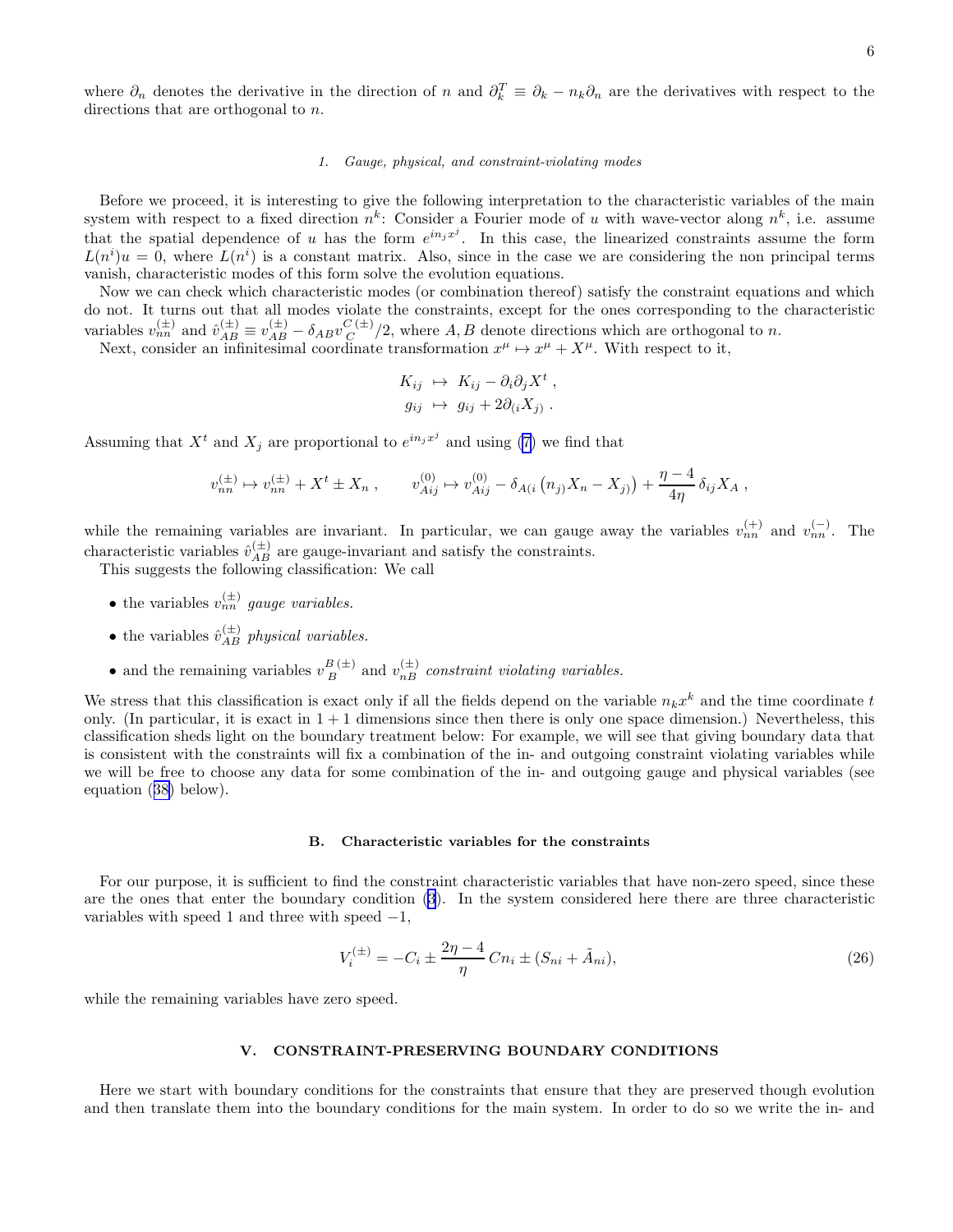<span id="page-7-0"></span>outgoing characteristic variables of the constraints in terms of (derivatives of) the characteristic variables of the main system. Well-posedness of the resulting constraint system is shown in the Section [VI.](#page-10-0)

Inorder to preserve the constraints we impose boundary conditions for their evolution of the form ([3\)](#page-2-0) with  $g = 0$  $(g \neq 0$  would not preserve the constraints). That is,

$$
V_i^{(+)} = L_i^{\ j} V_j^{(-)},\tag{27}
$$

where the matrix L is constant. As discussed in Sect. [II](#page-2-0), the coupling matrix L must be "small enough" if we want to obtain a useful energy estimate. We will analyze this question in the Section [VI](#page-10-0)

Next, our task is to translate the conditions (27) into conditions on the main variables. Using the definition of the constraints, Eqs.([8\)](#page-4-0), we find

$$
C = \frac{\eta}{4} \partial^k v_k , \qquad (28)
$$

$$
C_i = \partial^j K_{ij} - \partial_i K \,, \tag{29}
$$

$$
S_{ni} + \tilde{A}_{ni} = \partial^l f_{nil} - \partial_i f^s_{sn} + \frac{\eta}{4} \left[ n_i \partial^l v_l - 3 \partial_i v_n \right], \tag{30}
$$

where $v_k = f_{ks}^s - f_{sk}^s$ . Using Eqs. (28,29,30) and the definition of the characteristic variables, Eqs. ([23,](#page-5-0)[26\)](#page-6-0), one obtains

$$
V_n^{(\pm)} = \partial_n v_{BB}^{(\pm)} - \partial^B v_{Bn}^{(\pm)} \pm \frac{1}{2} \left( 1 - \frac{3\eta}{4} \right) \partial^B \left( 2v_{kkB}^{(0)} - 2v_{Bkk}^{(0)} - v_{nB}^{(+)} + v_{nB}^{(-)} \right), \tag{31}
$$

$$
V_A^{(\pm)} = -\partial_n v_{nA}^{(\pm)} - \partial^B v_{AB}^{(\pm)} + \partial_A v_{kk}^{(\pm)} \mp \frac{1}{2} \left( 1 - \frac{3\eta}{4} \right) \partial_A \left( 2v_{kkn}^{(0)} + v_{BB}^{(+)} - v_{BB}^{(-)} \right) , \tag{32}
$$

where the capital indices  $A, B = 1, 2$  refer to transverse directions (i.e. directions orthogonal to n), and where we sum over equal indices.

A first problem that arises in the above expressions is that with maximally dissipative boundary conditions one does not control normal derivatives  $\partial_n$  of the incoming characteristic variables at the boundary and, therefore, cannot impose the above conditions, Eqs. (31,32). However, since in Eqs. (31,32) the normal derivatives are present only on variableswith speed  $\pm 1$ , we can use the equations ([24\)](#page-5-0) to trade normal derivatives by time and transverse derivatives. Doing so one obtains

$$
V_n^{(\pm)} = \pm \partial_t v_{BB}^{(\pm)} - \partial^B v_{Bn}^{(\pm)} \pm \partial^C v_{CBB}^{(0)} \pm \frac{1}{2} \left( 1 - \frac{3\eta}{4} \right) \partial^B \left( 2v_{kkB}^{(0)} - 2v_{Bkk}^{(0)} - v_{nB}^{(+)} + v_{nB}^{(-)} \right), \tag{33}
$$

$$
V_A^{(\pm)} = \mp \partial_t v_{nA}^{(\pm)} - \partial^B v_{AB}^{(\pm)} + \partial_A v_{kk}^{(\pm)} \mp \partial^C v_{CnA}^{(0)} \mp \frac{1}{2} \left( 1 - \frac{3\eta}{4} \right) \partial_A \left( 2v_{kkn}^{(0)} + v_{BB}^{(+)} - v_{BB}^{(-)} \right) \,. \tag{34}
$$

The second problem is to show well-posedness for the evolution system of the main variables. Conditions (27) together with Eqs. (33,34) do not directly translate into conditions of the form [\(3](#page-2-0)) for the main variables since transverse derivatives appear in the expressions (33,34) [\[21\]](#page-15-0). In order to get a well-posed initial-boundary problem we look for appropriate linear combinations  $g = u^{(+)} - Ru^{(-)}$  of in- and outgoing main variables and an appropriate coupling matrix  $L$  such that the conditions (27) with (33,34) can be incorporated in a closed set of evolution system at the boundary for the variables  $g$  and some variables with zero speed. This is discussed next.

## A. Neumann boundary conditions: evolution system on each face

Considerthe combinations  $d_{ij} = v_{ij}^{(+)} - v_{ij}^{(-)}$  and  $s_{ij} = v_{ij}^{(+)} + v_{ij}^{(-)}$  ( $d_{ij}$  stands for difference [[22\]](#page-15-0), and  $s_{ij}$  for sum). Noticing that

$$
V_n^{(+)} + V_n^{(-)} = \partial_t d_{BB} - \partial^A s_{An} ,
$$
  
-
$$
V_A^{(+)} + V_A^{(-)} = \partial_t s_{An} + \partial^B d_{AB} - \partial_A d_{BB} - \partial_A d_{nn} + 2\partial^C v_{CnA}^{(0)} + \left(1 - \frac{3\eta}{4}\right) \partial_A \left(2v_{BBn}^{(0)} + d_{BB}\right),
$$

we see that one way of imposing boundary conditions such that the constraints are satisfied is through

$$
0 = V_n^{(+)} + V_n^{(-)}, \tag{35}
$$

$$
0 = -V_A^{(+)} + V_A^{(-)} \,. \tag{36}
$$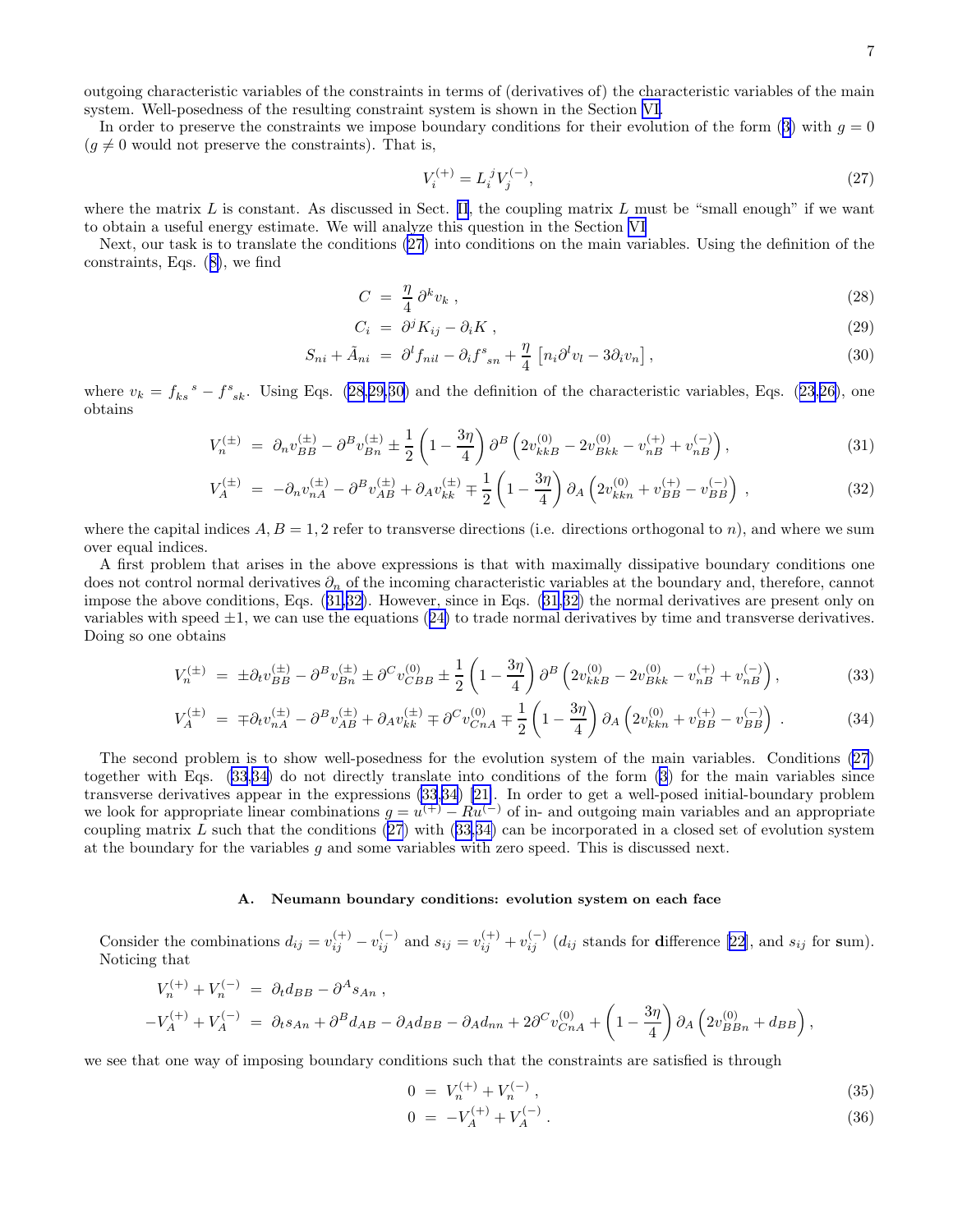<span id="page-8-0"></span>Equations [\(35](#page-7-0),[36\)](#page-7-0) amount to giving as boundary conditions for the constraints' propagation a coupling between the incomingand outgoing characteristic constraint variables as in Eq. ([27\)](#page-7-0) with  $(L_i^j) = diag(-1, 1, 1)$ . These equations can also be seen as equations for  $d_{BB}$  and  $s_{nA}$  at the n-face, where  $\hat{d}_{AB}$  and  $d_{nn}$  are a priori prescribed functions (i.e. they are not fixed by the constraints' treatment). Here  $\hat{d}_{AB}$  is defined as the traceless part of  $d_{AB}$ . That is,

$$
\hat{d}_{AB} = d_{AB} - \frac{1}{2} \delta_{AB} d_C^C
$$

where  $\delta_{AB} = 1$  if  $A = B$  and zero otherwise.

In fact, Eqs. [\(35,36](#page-7-0)) do not not contain as dynamical variables only  $d_{BB}$  and  $s_{nA}$ , but also some zero speed variables. Therefore, in order to get a closed system, we need evolution equations for the zero speed variables  $v_{ABn}^{(0)}$ . These equations can be obtained from the evolution system of the main variables, equation [\(25](#page-5-0)):

$$
0 = \partial_t v_{ABn}^{(0)} + \frac{1}{2} \partial_A s_{nB} . \tag{37}
$$

Below we will show that equations [\(35,36](#page-7-0),37) constitute a symmetrizable hyperbolic system of evolution equations at the face orthogonal to n for the variables  $(d_{BB}, s_{An}, v_{ABn}^{(0)})$ , where  $\hat{d}_{AB} = d_{AB} - 1/2 \delta_{AB} d_{CC}$  and  $d_{nn}$  can be freely prescribed. Since the domain we are interested in is a box, Eqs.([35,36,](#page-7-0)37) need to be evolved at each face. In order to do so one needs boundary conditions at each edge (intersection of two faces). Below we will also explain how these boundary conditions are naturally fixed by compatibility conditions.

Assuming one already has the solution to Eqs. [\(35](#page-7-0),[36,](#page-7-0)37) at each face, the boundary conditions for the main variables, which are of the required form [\(3](#page-2-0)), are the following:

$$
v_{BB}^{(+)} = v_{BB}^{(-)} + d_{BB} , \qquad v_{nA}^{(+)} = -v_{nA}^{(-)} + s_{nA} , \qquad v_{nn}^{(+)} = v_{nn}^{(-)} + d_{nn} , \qquad \hat{v}_{AB}^{(+)} = \hat{v}_{AB}^{(-)} + \hat{d}_{AB} , \qquad (38)
$$

where  $d_{BB}$  and  $s_{nA}$  are obtained from the evolution system [\(35](#page-7-0)-37) at the n-face and where we can specify the gauge variable  $d_{nn}$  and the physical variable  $\hat{d}_{AB}$  freely. Note that

$$
d_{nn} = -2f_{nnn} , \qquad \hat{d}_{AB} = -2f_{nAB} + \delta_{AB}f_{nCC} . \qquad (39)
$$

Inview of equation ([7\)](#page-3-0) and the fact that if the constraints are satisfied we have  $d_{kij} = \partial_k g_{ij}$ , we see that these are Neumann conditions on some components of the three-metric.

Now we go back to the evolution system([35-](#page-7-0)37) at the face and look at it in detail. In order to make the notation more compact we write  $d^{(n)} = d_{BB}$ ,  $s_A^{(n)} = s_{An}$ ,  $h_{AB}^{(n)} = v_{ABn}^{(0)}$  for the variables associated with the face orthogonal to n. Then we have

$$
\partial_t d^{(n)} = \partial^A s_A^{(n)} \,, \tag{40}
$$

$$
\partial_t s_A^{(n)} = -2\partial^B h_{BA}^{(n)} - \frac{4-3\eta}{2} \partial_A h^{(n)} - \frac{2-3\eta}{4} \partial_A d^{(n)} - \partial^B \hat{d}_{AB}^{(n)} + \partial_A d_{nn}^{(n)},\tag{41}
$$

$$
\partial_t h_{AB}^{(n)} = -\frac{1}{2} \partial_A s_B^{(n)} \,, \tag{42}
$$

where  $h^{(n)}$  denotes the trace of  $h^{(n)}_{AB}$ . One can check that as long as  $\eta \neq 2$  this system is symmetric hyperbolic with respect to the inner product associated with

$$
(B,B) \equiv \left(d^{(n)}\right)^2 + 2s_A^{(n)}s_B^{(n)}\delta^{AB} + \left[ \left(6 - 3\eta\right)h_{AB}^{(n)}\delta^{AB} + \frac{4 - 3\eta}{2}d^{(n)}\right]^2 + 8\hat{h}_{AB}^{(n)}\hat{h}_{CD}^{(n)}\delta^{AC}\delta^{BD} ,\tag{43}
$$

where  $B = (d, s_A, h_{AB})$  and  $\hat{h}_{AB}$  denotes the trace-less part of  $h_{AB}$ ,  $\hat{h}_{AB} = h_{AB} - (\delta_{AB}h_C^C)/2$ .

## B. Neumann boundary conditions: Compatibility conditions at the edges of the faces

The system we just introduced is defined on each of the six n-faces. The faces themselves have boundaries: the edges that join them. We need to ensure that the system on each face is well posed taking into account the boundary conditions at the edges. Since each edge is shared by two faces, this will translate into compatibility conditions among the various systems.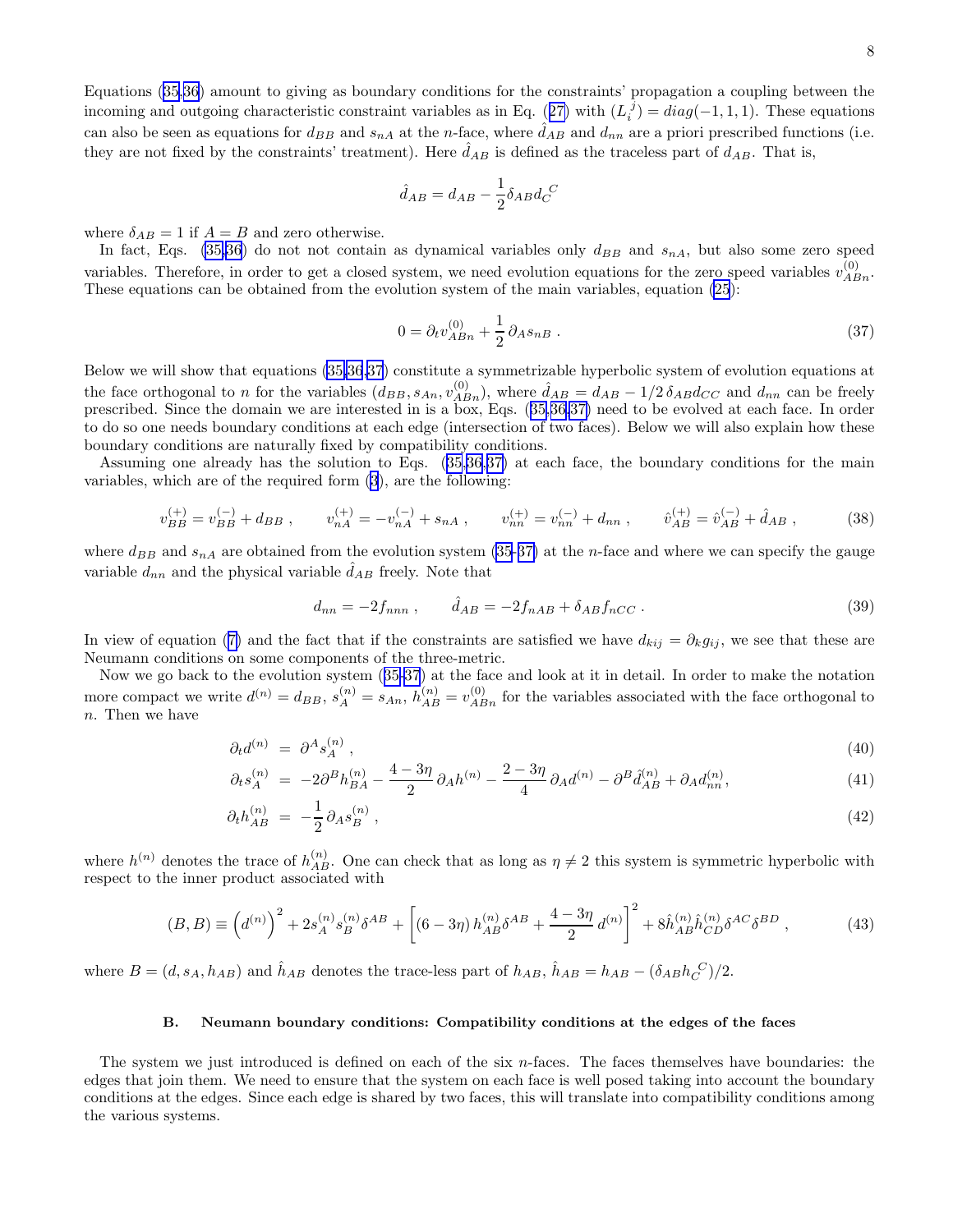<span id="page-9-0"></span>The system of interest has, at each edge, two ingoing modes with speeds  $\sqrt{3/2}$  and 1 and two outgoing modes with speeds  $-\sqrt{3/2}$  and  $-1$ . At face n, the corresponding characteristic variables with respect to a direction  $m<sup>A</sup>$ , are

$$
\begin{array}{rcl} w_{\pm\sqrt{3/2}} & = & \pm\frac{1}{2}\sqrt{\frac{2}{3}}\,s^{(n)}_m-\frac{1}{3}\left[2h^{(n)}_{mm}+\frac{4-3\eta}{2}\,h^{(n)}+\frac{2-3\eta}{4}\,d^{(n)}\right],\\[10pt] w_{\pm 1} & = & \pm s^{(n)}_p-2h^{(n)}_{mp}\;, \end{array}
$$

where  $p$  is a transverse direction orthogonal to  $m$  (and  $n$ ).

In terms of the original variables, the variables  $d^{(n)}$ ,  $s_A^{(n)}$ ,  $h_{AB}^{(n)}$ ,  $d_{nn}^{(n)}$ ,  $d_{AB}^{(n)}$  on the *n*-face are

$$
d^{(n)} = -2f_{nBB} , \t s_A^{(n)} = 2K_{nA} , \t h_{AB}^{(n)} = f_{ABn} , \t d_{nn}^{(n)} = -2f_{nnn} , \t \hat{d}_{AB}^{(n)} = -2f_{nAB} + \delta_{AB}f_{nCC} .
$$

Now let  $\{n, m, p\}$  be orthogonal directions naturally associated with the box (say, the standard Cartesian coordinates  ${x, y, z}$ . If we compare these variables in two different directions n and m, say, we obtain the following compatibility conditions:

$$
s_m^{(n)} = s_n^{(m)}, \t\t(44)
$$

$$
-2h_{mp}^{(n)} = \hat{d}_{pn}^{(m)}\,,\tag{45}
$$

$$
h_{pm}^{(n)} = h_{pn}^{(m)} \,. \tag{46}
$$

On the other hand, we have, by definition of the characteristic variables,

$$
w_{+\sqrt{3/2}}^{(n)} - w_{-\sqrt{3/2}}^{(n)} = \sqrt{\frac{2}{3}} s_m^{(n)} , \qquad w_{+1}^{(n)} + w_{-1}^{(n)} = -4h_{mp}^{(n)} .
$$

Therefore, the correct boundary conditions at the edges are

$$
w_{+\sqrt{3/2}}^{(n)} = w_{-\sqrt{3/2}}^{(n)} + \sqrt{\frac{2}{3}} s_n^{(m)}, \qquad (47)
$$

$$
w_{+1}^{(n)} = -w_{-1}^{(n)} + 2\hat{d}_{np}^{(m)}.
$$
\n(48)

Notice that up to now the quantities that were freely specified were  $d_{nn}$  and  $\tilde{d}_{AB}$  one each of the *n*-faces. Therefore, in order to fix the boundary data for the systems that are defined on these faces we also have to a priori specify the quantities  $s_n^{(m)} = 2K_{nm} = s_m^{(n)}$  at the edges defined by the intersection of faces n and m.

Imposing these boundary conditions automatically implies that the compatibility conditions (44) and (45) are satisfied. On the other hand, we have at the edge joining the faces n and  $m$ ,

$$
\partial_t \left( h_{pm}^{(n)} - h_{pn}^{(m)} \right) = -\frac{1}{2} \partial_p \left( s_m^{(n)} - s_n^{(m)} \right) = 0
$$

where the last equality follows from imposing the boundary conditions at the edges. Therefore, these boundary conditions also imply that the compatibility condition (46) is satisfied through evolution provided it does so initially.

# C. Dirichlet boundary conditions

In a similar way to the Neumann case, one can obtain a closed system at the boundary for the variables  $(s_{BB}, d_{An}, v_{Ann}^{(0)}, v_{ABB}^{(0)}, v_{BBA}^{(0)})$  by requiring

$$
0 = V_n^{(+)} - V_n^{(-)}, \tag{49}
$$

$$
0 = V_A^{(+)} + V_A^{(-)}, \tag{50}
$$

where

$$
V_n^{(+)} - V_n^{(-)} = \partial_t s_{BB} - \partial^A d_{An} + 2\partial^A v_{ABB}^{(0)} + \left(1 - \frac{3\eta}{4}\right) \partial_A \left(2v_{BBA}^{(0)} - 2v_{Akk}^{(0)} - d_{nA}\right) ,
$$
  

$$
-V_A^{(+)} - V_A^{(-)} = \partial_t d_{An} + \partial^B s_{AB} - \partial_A s_{BB} - \partial_A s_{nn} .
$$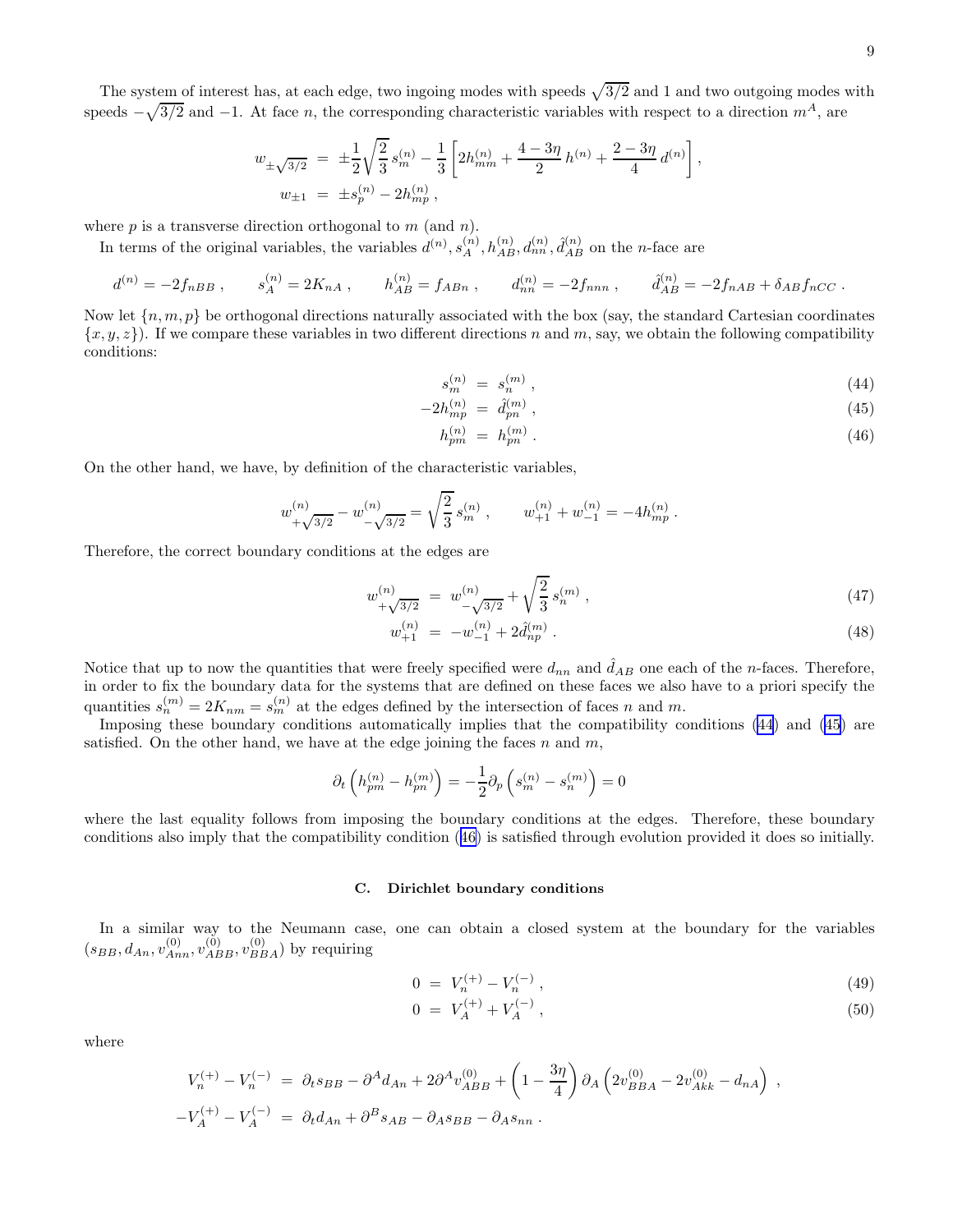$$
0 = \partial_t v_{Aij}^{(0)} + \frac{1}{2} \partial_A s_{ij} . \tag{51}
$$

<span id="page-10-0"></span>In this case, one can freely specify  $s_{nn}$  and  $\hat{s}_{AB}$ , which corresponds to Dirichlet conditions on some components of the extrinsic curvature:

$$
s_{nn} = 2K_{nn} \quad , \quad \hat{s}_{AB} = 2K_{AB} - \delta_{AB}K_{CC} \tag{52}
$$

Assuming one already has the solution to Eqs. [\(49,50](#page-9-0)) at each face, the boundary conditions for the main variables, which are of the required form  $(3)$ , are the following:

$$
v_{BB}^{(+)} = -v_{BB}^{(-)} + s_{BB} , \qquad v_{An}^{(+)} = v_{An}^{(-)} + d_{An} , \qquad v_{nn}^{(+)} = -v_{nn}^{(-)} + s_{nn} , \qquad \hat{v}_{AB}^{(+)} = -\hat{v}_{AB}^{(-)} + \hat{s}_{AB} . \tag{53}
$$

In terms of the variables  $s = s_{BB}$ ,  $d_A = d_{An}$ ,  $h_A = 3\eta v_{ABB}^{(0)} + (4-3\eta)(v_{BBA}^{(0)} - v_{Ann}^{(0)})$ , we can rewrite the boundary system $(49-51)$  $(49-51)$  $(49-51)$  as

$$
\partial_t s = \frac{8 - 3\eta}{4} \partial^A d_A - \frac{1}{2} \partial^A h_A \,, \tag{54}
$$

$$
\partial_t d_A = \frac{1}{2} \partial_A s + \partial_A s_{nn} - \partial^B \hat{s}_{BA} , \qquad (55)
$$

$$
\partial_t h_A = -\frac{4+3\eta}{4} \partial_A s + \frac{4-3\eta}{2} \left( \partial_A s_{nn} - \partial^B \hat{s}_{BA} \right). \tag{56}
$$

This system is symmetrizable hyperbolic with respect to the inner product associated with

$$
(B,B) = 4s^2 + 8d^A d_A + \left(h^A - \frac{4-3\eta}{2}d^A\right)\left(h_A - \frac{4-3\eta}{2}d_A\right) \tag{57}
$$

where  $B = (s, d<sub>A</sub>, h<sub>A</sub>).$ 

There is one ingoing and one outgoing mode, with speeds  $\pm \sqrt{3/2}$ , respectively. The corresponding variables in a direction  $m^A$  are

$$
w_{\pm\sqrt{3/2}} = \sqrt{3/2} s \pm \frac{1}{2} \left( \frac{8 - 3\eta}{2} d_m - h_m \right).
$$

We now turn to the compatibility at the edges of the faces. In terms of the original variables one has

$$
s^{(n)} = 2K_{BB} , \t d_A^{(n)} = -2f_{nnA} , \t h_A^{(n)} = 3\eta f_{ABB} + (4 - 3\eta)(f_{BBA} - f_{Ann}),
$$
  

$$
s_{nn}^{(n)} = 2K_{nn} , \t \hat{s}_{AB}^{(n)} = 2K_{AB} - \delta_{AB}K_{CC} .
$$

From these expressions one can see that the only compatibility conditions are

$$
s^{(n)} = 2\left(s_{mm}^{(m)} - \hat{s}_{mm}^{(n)}\right) \,, \tag{58}
$$

$$
s_{mm}^{(m)} + 2\hat{s}_{nn}^{(m)} = s_{nn}^{(n)} + 2\hat{s}_{mm}^{(n)} \,. \tag{59}
$$

Equation (58) fixes the boundary data for the ingoing variable:

$$
w_{+\sqrt{3/2}}^{(n)} = -w_{-\sqrt{3/2}}^{(n)} + 4\sqrt{3/2}(s_{nn}^{(m)} - \hat{s}_{mm}^{(n)}).
$$
\n(60)

This condition will be used in the energy estimate [\(63](#page-12-0)) in order to prove well-posedness for the system at each face in the Dirichlet case. On the other hand, Eq. (59) is a compatibility condition at the intersection of faces n and m for the free boundary data.

## VI. WELL POSEDNESS

We start by showing that the conditions [\(35,36](#page-7-0)) and [\(49](#page-9-0),[50\)](#page-9-0), for the Neumann and Dirichlet case, respectively, imply that the evolution system for the constraints is well-posed. Then we derive energy estimates for the closed system of evolution equations at each face, and using these estimates we show that the evolution of the main system is well-posed as well.

Since we have already shown that all the evolution equations involved in our constraint-preserving treatment are symmetric hyperbolic, and since we have already cast all boundary conditions in maximally dissipative form, the main purpose of this section is to explicitly show that the different couplings are "small enough" with respect to the corresponding symmetrizers, in the sense discussed in Section [II](#page-2-0).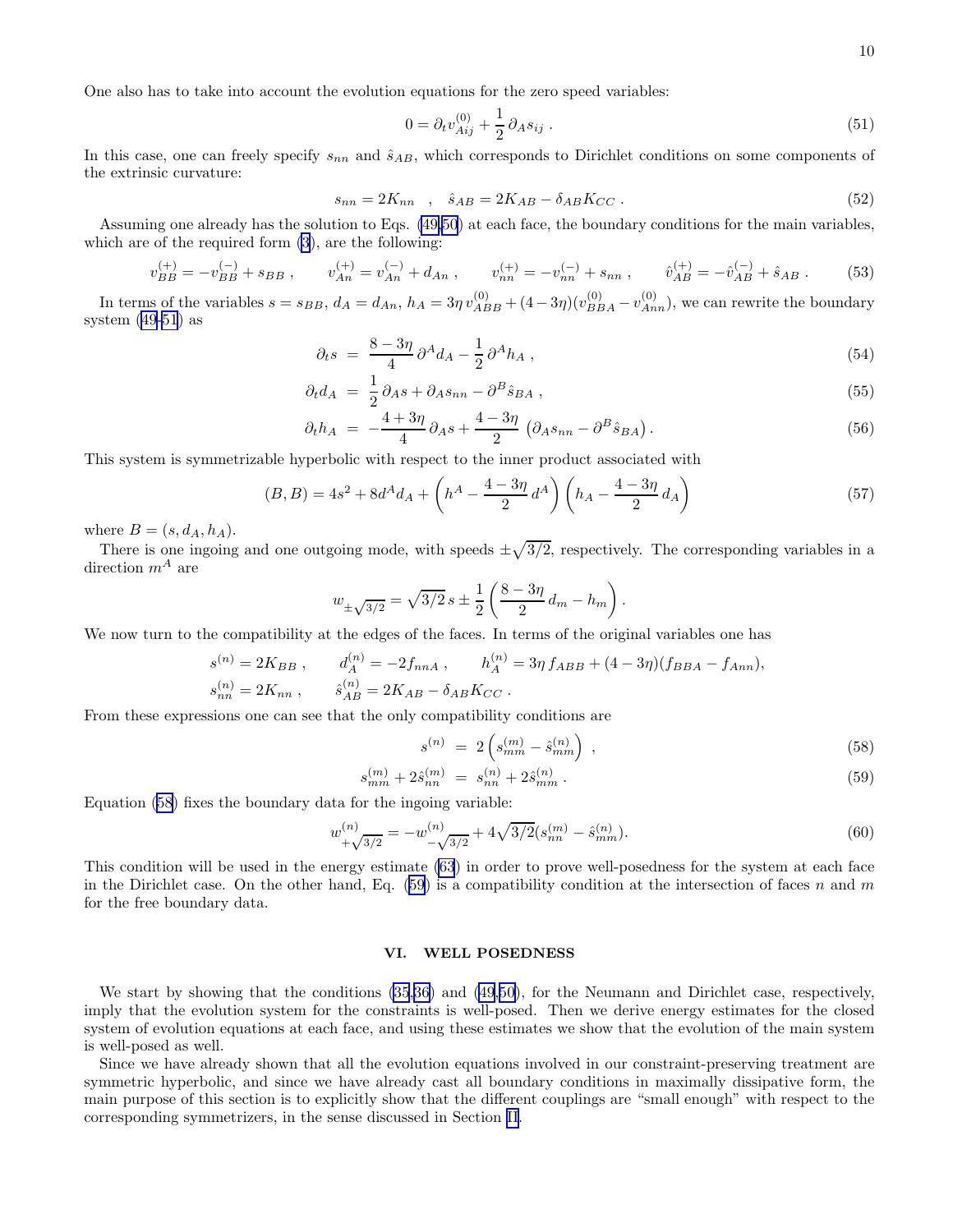## A. Constraint propagation

Here we derive an estimate for the growth of the energy

$$
E_{constraints} = \int_{\Omega} (U, U) d^3x,
$$

where $(U, U)$  is defined in ([20\)](#page-5-0). Taking a time derivative and using equations [\(13](#page-4-0)-[19\)](#page-4-0) we obtain, after integrations by parts,

$$
\frac{d}{dt} E_{constraints} = 2 \int_{\partial \Omega} \left[ \frac{4 - 2\eta}{\eta} CC_n - C^i S_{ni} - C^i \tilde{A}_{ni} \right] d\sigma,
$$

where  $n^k$  is the unit outward normal to the boundary  $\partial\Omega$  of the domain. Expressing the integrand in terms of characteristic variables defined in [\(26](#page-6-0)), we obtain

$$
\frac{d}{dt} E_{constraints} = \frac{1}{2} \int_{\partial \Omega} \delta^{ij} \left( V_i^{(+)} V_j^{(+)} - V_i^{(-)} V_j^{(-)} \right) d\sigma = 0,
$$

wherethe last equation follows from the conditions  $(35,36)$  and  $(49,50)$  $(49,50)$  in the Neumann and Dirichlet cases, respectively. Therefore, the initial-boundary value problem for the constraints is well-posed. In particular, this implies that zero initial data for the constraints implies that the constraints are zero at later times as well.

## B. Face systems

## 1. Neumann conditions

In order to show well-posedness for each system defined on the n-face  $\Gamma_n$  we consider the corresponding energy norm for the Neumann case,

$$
E_{(\Gamma_n,N)} = \int_{\Gamma_n} (B,B) \, d\sigma,
$$

where  $(B, B)$  is defined in [\(43](#page-8-0)). Taking a time derivative and using the above evolution equations we obtain

$$
\frac{d}{dt}E_{(\Gamma_n,N)} = \int_{\partial\Gamma_n} \left[ 6\sqrt{\frac{3}{2}} \left( w_+^2 \sqrt{3/2} - w_-^2 \sqrt{3/2} \right) + 4 \left( w_+^2 - w_-^2 \right) \right] ds + 4 \int_{\Gamma_n} s^A \left( \partial_A d_{nn} - \partial^B \hat{d}_{AB} \right) d\sigma. \tag{61}
$$

Weuse the boundary conditions ([47,48](#page-9-0)), with  $s_n^{(m)} = 0$  and  $\hat{d}_{np}^{(m)} = 0$  for the moment, to get rid of the first term on the RHS of Eq. (61). Using Schwarz's inequality, the second term is estimated as follows:

$$
4\int_{\Gamma_n} s^A \left(\partial_A d_{nn} - \partial^B \hat{d}_{AB}\right) d\sigma \le 4 f E_{(\Gamma_n, N)}^{1/2},
$$

where

$$
f^{2} = \int_{\Gamma_{n}} \left( \partial_{A} d_{nn} - \partial^{B} \hat{d}_{AB} \right) \left( \partial^{A} d_{nn} - \partial_{C} \hat{d}^{AC} \right) d\sigma.
$$

Therefore, we end up with the estimate

$$
E_{(\Gamma_n,N)}(t)^{1/2} \le E_{(\Gamma_n,N)}(0)^{1/2} + 2 \int_0^t f(s) \, ds \tag{62}
$$

and see that the energy is bounded and the bound is determined by the norm  $f$  of the free data on the boundary.

The assumptions  $s_n^{(m)} = 0 = \hat{d}_{np}^{(m)}$  can be easily relaxed with an argument similar to the one we presented in the paragraph following equation([3\)](#page-2-0). That is, one defines a new variable that incorporates the inhomogeneity in the energy generated by the term that appears in the case of a non-smooth boundary and obtains an energy estimate for the new variable, since the variable redefinition is finite and well defined. Well posedness follows immediately.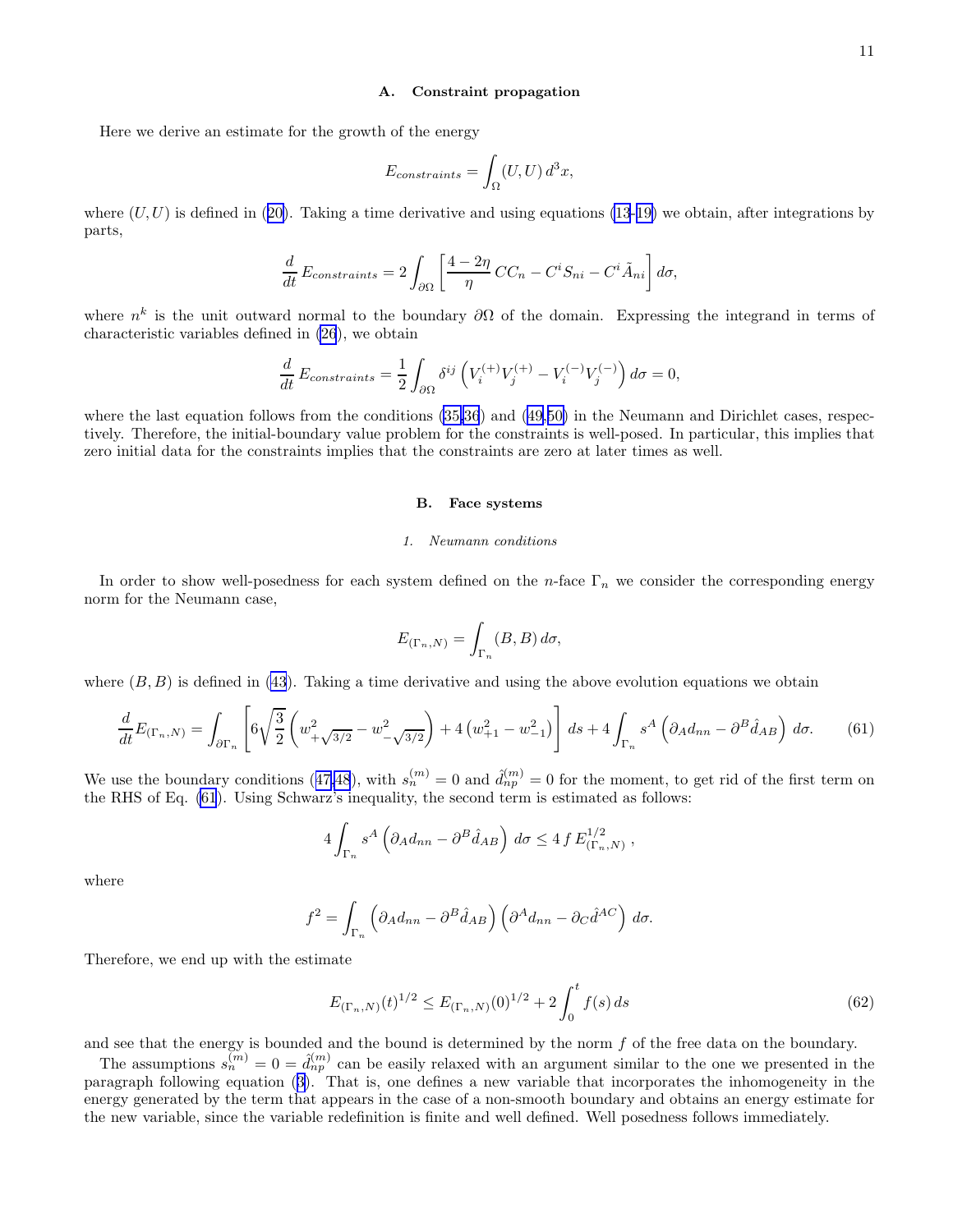## 2. Dirichlet conditions

<span id="page-12-0"></span>The Dirichlet case is similar to the Neumann one. The energy is now given by

$$
E_{(\Gamma_n,D)} = \int_{\Gamma_n} (B,B) \, d\sigma,
$$

with  $(B, B)$  given by Eq.  $(57)$ . We obtain the estimate

$$
\frac{d}{dt}E_{(\Gamma_n,D)} \le \sqrt{8/3} \int_{\partial\Gamma_n} \left( w_+^2 \sqrt{3/2} - w_-^2 \sqrt{3/2} \right) ds + 2 \tilde{f} E_{(\Gamma_n,D)}^{1/2},\tag{63}
$$

where

$$
\tilde{f}^2 = \int_{\Gamma_n} \left( \partial_A s_{nn} - \partial^B \hat{s}_{AB} \right) \left( \partial^A s_{nn} - \partial_C \hat{s}^{AC} \right) d\sigma,
$$

and we can proceed as in the Neumann case, using in this case the boundary condition([60\)](#page-10-0).

#### C. Main system

Having obtained a bound for each closed system defined on a face we can obtain a bound for the main evolution variables by the standard techniques described in section II where we now have the boundary conditions [\(38](#page-8-0)) and ([53\)](#page-10-0) for the Neumann and Dirichlet cases, respectively, which are of the required form [\(3](#page-2-0)).

## VII. SUMMARY

The well posed, constraint preserving boundary conditions presented in this paper can be summarized as follows.

# A. Neumann case

• Free data:

At each face (say, the n-one), the three quantities  $d_{nn}$  and  $\ddot{d}_{AB}$  must be a priori defined (subject to standard compatibility conditions with the initial data). These quantities correspond to the normal (that is, in the  $n$ direction) derivative of the normal and the transverse, traceless parts of the three metric, see Eq.([39\)](#page-8-0). One of these variables is gauge and the other two are physical, in the sense discussed in Section [IV](#page-5-0). In addition, the quantities  $s_m^{(n)} = 2K_{nm}$  should be prescribed at each edge defined by the intersection of faces n and m. These quantities must satisfy the compatibility conditions  $s_n^{(m)} = s_m^{(n)}$ .

• Evolution systems on faces:

The 2D symmetric hyperbolic  $7 \times 7$  system [\(40](#page-8-0),[41](#page-8-0),[42\)](#page-8-0) is evolved on each face. This system needs boundary conditions at the edges of the corresponding face. They are given by equations([47, 48\)](#page-9-0).

The solution to each of these systems provides the three quantities  $d_{BB}^{(n)}$  and  $s_{nA}^{(n)}$  at each of the six *n*-faces.

• Main evolution system:

The main system  $(21,22)$  is evolved in the 3D domain. This system needs boundary conditions, at each face, for the six incoming characteristic modes. These boundary conditions at, say face n, are given by Eq.  $(38)$ , where the needed information for three of these boundary conditions is provided by the a priori specified  $d_{nn}$ and  $\hat{d}_{AB}$ , while the other three are given by  $d_{BB}^{(n)}$  and  $s_{nA}^{(n)}$ .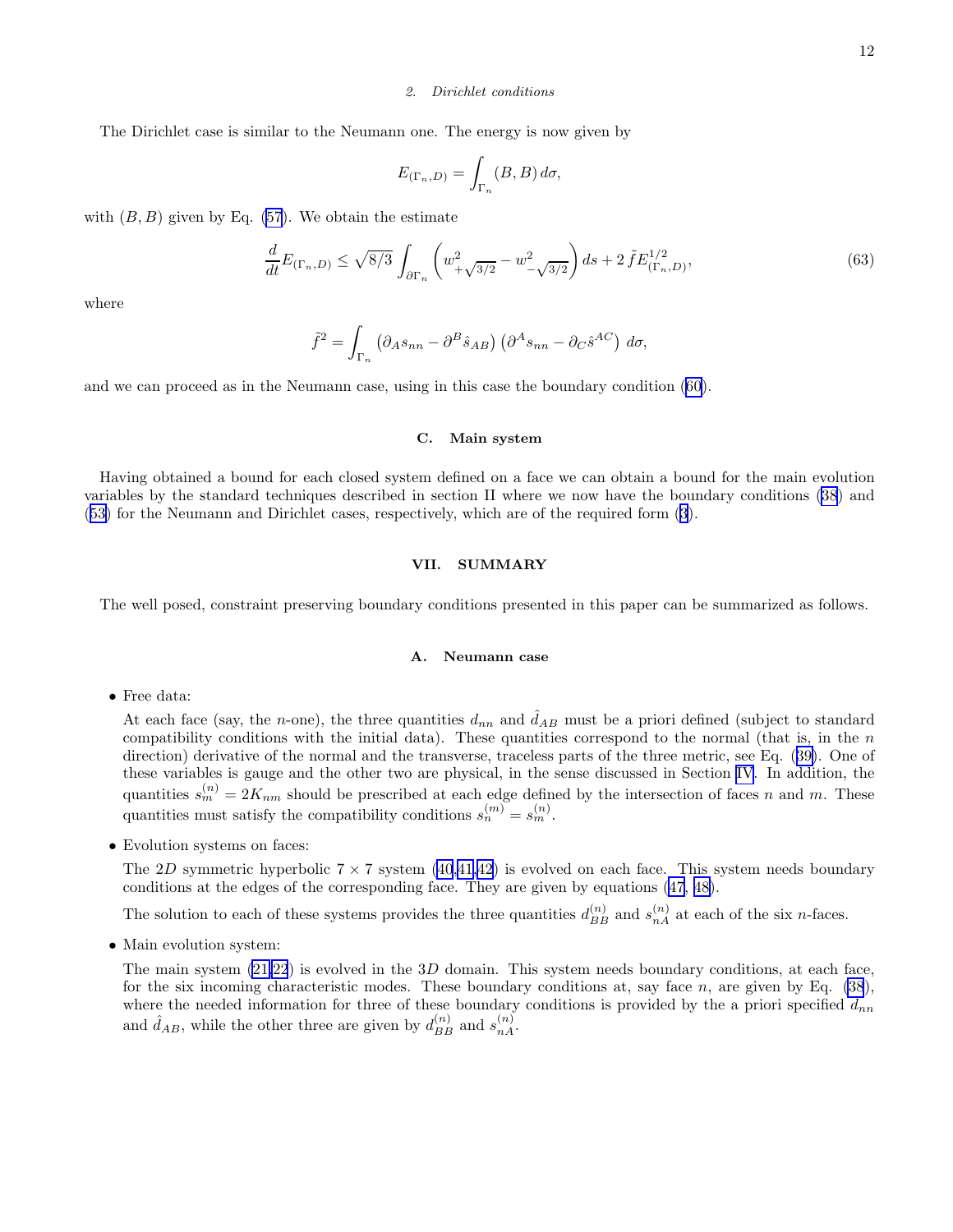## B. Dirichlet case

• Free data:

At each face (say, the n one), now the three quantities  $s_{nn}$  and  $\hat{s}_{AB}$  must be a priori given. They correspond to the time derivative of the normal and transversal, traceless part of the three metric, see Eq.([52\)](#page-10-0). These three quantities have to satisfy the standard compatibility conditions with the initial data, but also some compatibility conditions at edges, Eqs. [\(58](#page-10-0),[59](#page-10-0)). They are also gauge and physical variables, in the sense discussed in Section [IV](#page-5-0).

• Evolution systems on faces:

The 2D symmetric hyperbolic  $5 \times 5$  system [\(54](#page-10-0),[55](#page-10-0),[56\)](#page-10-0) is evolved on each face. This system needs boundary conditions at each edge. They are given by Eq. [\(60](#page-10-0)).

The solution to each of these systems provides the three quantities  $s_{BB}^{(n)}$  and  $d_{An}^{(n)}$  at each of the six *n*-faces.

The main system  $(21.22)$  is evolved in the 3D domain. This system needs boundary conditions, at each face, for the six incoming characteristic modes. These boundary conditions are given by([53\)](#page-10-0), where the needed information in three of these boundary conditions is provided by the a priori specified  $s_{nn}$  and  $\hat{s}_{AB}$ , while the other three are given by  $s_{BB}^{(n)}$  and  $d_{An}^{(n)}$ .

# VIII. CONCLUSIONS:

We have studied the system of evolution equations for the constraints for a subfamily of the generalized Einstein-Christoffel symmetric hyperbolic system. We have shown how to give boundary data for the constraints in such a way that it translates into boundary data for the main system that yields a well posed problem, both for the main system and the system of evolution equations for the constraints. We have studied the case of a boundary that is not smooth, as is the case of the usual cubic boxes used in numerical relativity. This required additional care at the boundaries of each face, with the ensuing compatibility conditions. It should be noted that the energy estimates derived do not necessarily guarantee the existence of a smooth solution in the presence of corners even with the compatibility conditions we presented. Further work is needed to establish smoothness of the solution.

Our analysis was carried out for the case of linearized gravity around Minkowski space-time. It is expected that similar techniques will be useful in the case of other background space-times and also in the non-linear case. We will discuss these generalizations in future papers. Also, since we have followed a systematic approach and have not taken any advantage of the gauge choice, in principle it should be possible to apply the same procedure to symmetric hyperbolic formulations with live gauges [\[16](#page-15-0)].

We have also found that, at least with the formulation of Einstein's equations here used (the generalized EC), the Neumann and Dirichlet cases are in fact the only ones for which well posedness can be established through the techniques used in this paper (see the appendix). More specifically, we have found that these two cases are the only ones in which closed systems at the faces can be obtained. However, this does not mean that these are the only well posed cases, since in the initial-boundary value problem an energy estimate is a sufficient but not necessary condition for well posedness. Also, giving the appropriate  $(d_{nn}, d^{(n)}_{AB}, s_{nm})$  data in the Neumann case, or the appropriate  $(s_{nn}, \hat{s}_{AB})$  in the Dirichlet case, one should be able to recover any spacetime in any slicing. This is because our constraint-preserving treatment makes sure that one is solving not only Einstein's evolution equations but also the constraints. But it does not make any restriction on the space of solutions to the Einstein equations. However, it is not clear how to choose these "appropriate" boundary conditions, without any a priori knowledge of the solutions, in order to model an isolated source, given that the boundaries are at a finite distance. This same problem appears in similar approaches[[6, 9\]](#page-14-0). One possible solution is to provide these functions through Cauchy-characteristic [\[9](#page-14-0), [17](#page-15-0)] or Cauchy-perturbative matching [\[18\]](#page-15-0), or to resort arguments using the peeling property. Another possibility would be to impose a "no incoming radiation" condition. However, it is not clear how to do this within formulations that have as extra variables first but not second spatial derivatives of the three metric. This might be remedied by repeating this construction for other systems of evolution equations where the variables that represent gravitational radiation at the boundary play a more central role, as in [\[3](#page-14-0)]. For instance, a system of evolution equations of higher order where the Weyl tensor is the fundamental variable, would be suitable for this purpose.

With the results of this paper one can now assure that both the evolution equation for the main variables of the problem and the evolution equations for the constraints are well posed on a manifold with (non smooth) boundary. This allows to evolve initial data that satisfy the constraints beyond their domain of dependence, as is of interest in

<sup>•</sup> Main evolution system: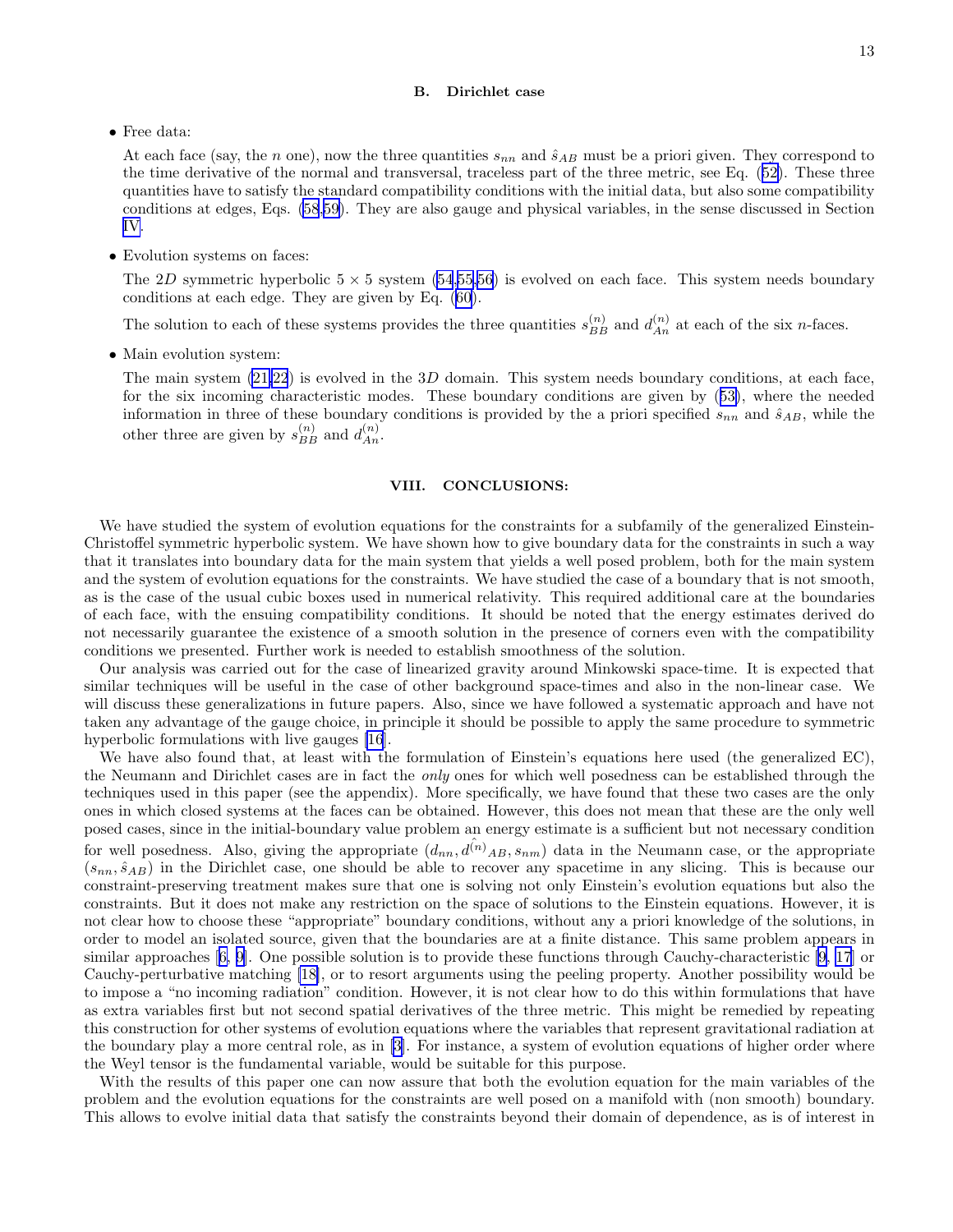<span id="page-14-0"></span>numerical simulations of the binary black hole problem. Moreover, well posedness opens the possibility of constructing numerical schemes for which numerical stability can be rigorously proved.

# IX. ACKNOWLEDGMENTS

We wish to thank Gabriel Nagy for useful discussions and Alan Rendall for reading the manuscript. This work was supported in part by grants NSF-PHY-9800973, NSF-INT-0204937, the Swiss National Science Foundation, by Fundación Antorchas and the Horace C. Hearne Jr. Institute of Theoretical Physics.

## APPENDIX A: CLOSING THE BOUNDARY SYSTEM

In Section [V](#page-6-0) we showed how to construct a closed system at the boundary by taking appropriate linear combinations of characteristic variables. We also chose a particular combination of ingoing and outgoing constraints and showed that it gives rise to a system of partial differential equations that lives on the boundary. To close this system we had to include the evolution of some zero speed modes. A question that arises is whether there other ways of closing the boundary system, apart from the Neumann([40-42](#page-8-0)) and the Dirichlet([54-56](#page-10-0)) case.

To answer this question we will make no assumptions on the coupling matrices  $R$  and  $L$ . The boundary condition for the system of the constraints is assumed to be

$$
V_i^{(+)} = L_i^j V_j^{(-)},\tag{A1}
$$

where $L_i^j$  is a  $3 \times 3$  coupling matrix and  $V_i^{(\pm)}$  is given in [\(33](#page-7-0)) and ([34\)](#page-7-0). At the boundary data must be given to the ingoing modes. We will assume that they satisfy

$$
v_{ij}^{(+)} = R_{ij}{}^{kl}v_{kl}^{(-)} + b_{ij}, \qquad (A2)
$$

where  $R_{ij}{}^{kl}$  is a  $6 \times 6$  coupling matrix and  $b_{ij}$  is the boundary data. If we insert (A2) into (A1) we obtain a system which contains derivatives of the boundary data  $b_{ij}$ , of the outgoing modes  $v_{ij}^{(-)}$ , and of the zero speed modes  $v_{Tij}^{(0)}$ . This system can be solved for the time derivatives of three of the  $b_{ij}$ , namely  $b_{BB}$  and  $b_{nA}$ . To the remaing  $b_{ij}$  one can give arbitrary data and consider them as source terms. In order to close the system the coefficients that multiply terms containing outgoing modes  $v_{ij}^{(-)}$  must vanish. After imposing this condition the coupling matrices R and L, which in general depend on 45 parameters, depend on one parameter only (apart from  $\eta$ ). The zero speed modes that appear in the rhs of this system cannot be eliminated by any choice of this parameter. Therefore in order to close the system one has to enlarge it by including the evolution of at least the zero speed modes that appear in the rhs. The requirement that the evolution of these zero speed modes do not contain any spatial derivatives of outgoing modes, forcesthe couplings R and L to be the ones the we used in subsections  $(V A)$  $(V A)$  $(V A)$  and  $(V C)$  $(V C)$  $(V C)$ .

Summarizing, the Neumann and the Dirichlet cases are the only ways that one can obtain a closed system at the boundary. Furthermore, as we have shown in this paper, the boundary system is symmetric hyperbolic and the coupling matrices  $R$  and  $L$  are "not too large". Any other choice of coupling matrices would lead to a system for which the techniques used in this paper to prove well-posedness cannot be applied.

- [1] P. D. Lax, R. S. Phillips, Commun. Pure Appl. Math. 13, 427 (1960).
- [2] G. Calabrese, J. Pullin, O. Sarbach and M. Tiglio, Phys. Rev. D 66, 041501 (2002)
- [3] H. Friedrich and G. Nagy, Comm. Math. Phys. 201, 619 (1999).
- [4] J. M. Stewart, Class. Quantum Grav. 15, 2865 (1998).
- [5] M. S. Iriondo and O.A. Reula, Phys. Rev. D 65, 044024 (2002).
- [6] B.Szilagyi, B. Schmidt, and J. Winicour, Phys. Rev. D 65, 064015 (2002).
- [7] J. M. Bardeen and L. T. Buchman, Phys. Rev. D 65, 064037 (2002).
- [8] G. Calabrese, L. Lehner, and M. Tiglio, Phys. Rev. D 65, 104031 (2002).
- [9] B. Szilagyi and J. Winicour, "Well-Posed Initial-Boundary Evolution in General Relativity," [arXiv:gr-qc/0205044.](http://arxiv.org/abs/gr-qc/0205044)
- [10] L.E. Kidder, M.A. Scheel, and S.A. Teukolsky, Phys. Rev. D 64, 064017 (2001).
- [11] A. Anderson and J.W. York, Jr., Phys. Rev. Lett. **82**, 4384 (1999).
- [12] H.O. Kreiss, J. Lorenz, "Initial-Boundary Value Problems and the Navier-Stokes Equations," Academic Press, (1989).
- [13] P. Secchi, Diff. Int. Eq. 9, 671 (1996); Arch. Rat. Mech. Anal. 134, 595 (1996).